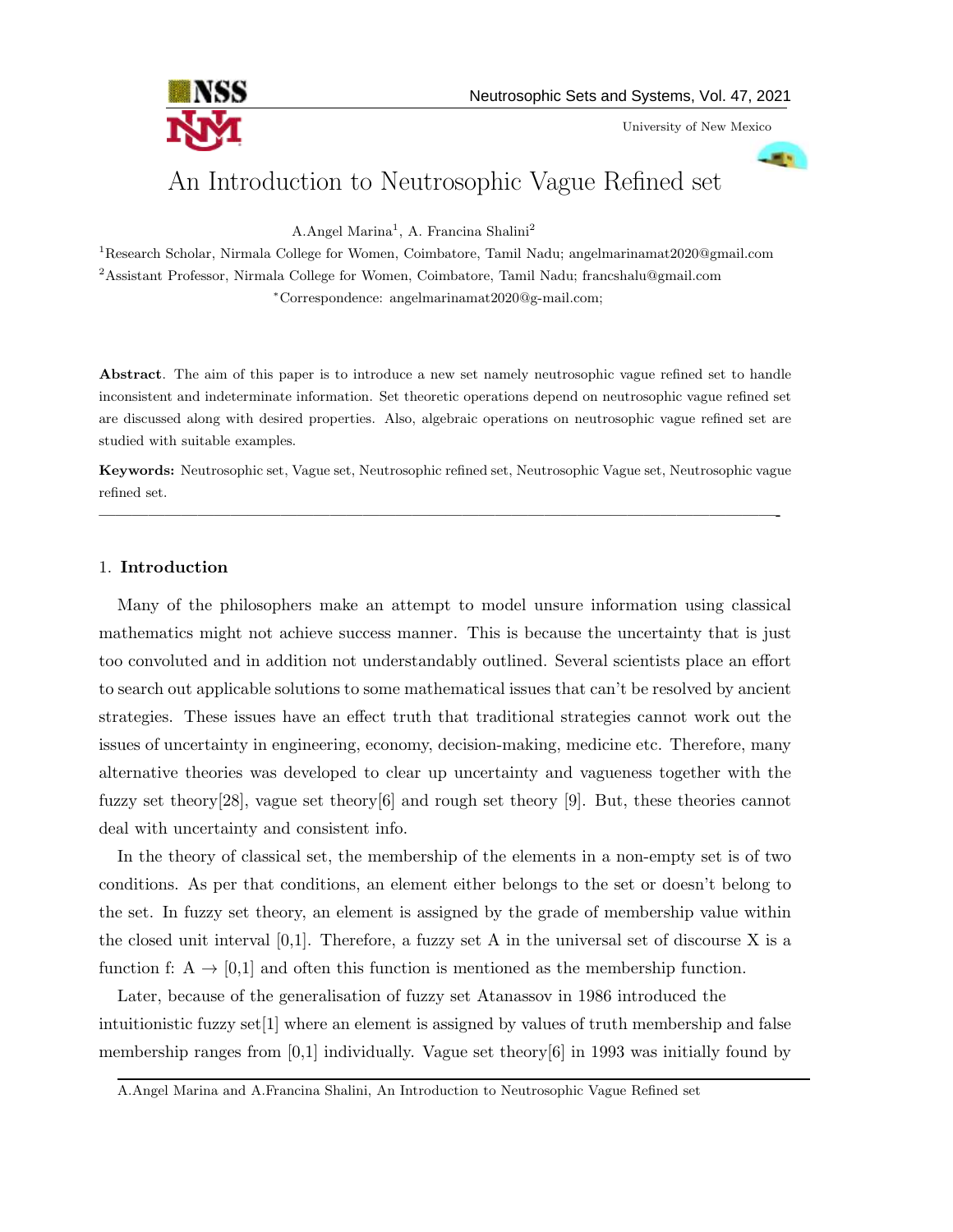Gau et.al. which is an extension of theory of fuzzy set. Vague sets are taken into account as an efficient tool to influence uncertainty since it provides additional info as compared to fuzzy sets[28]. Many studies have unconcealed that, several researchers have combined vague set with other theories.

Neutrosophic set was developed by Smarandache[21] in 1998 considered as the generalization of probability set, fuzzy set[28] and intuitionistic fuzzy set[1]. The neutrosophic set has 3 independent membership functions. Not like fuzzy set and intuitionistic fuzzy set, the membership functions in neutrosophic sets are truth, indeterminate and falsity.

As a generalisation of set theory, Yager[25] first of all introduced new theory named as theory of bags which in turn gives the concept of multiset (i.e) the element may take place more than once. Subsequently, the idea of multiset was originally initiated by Blizard[2] and Calude et al.[3]. Many authors now and then created variety of generalization of theory of set. As the generalisation of multiset, many researchers [4, 8, 16, 17, 18, 22, 24] discussed additional properties on fuzzy multiset which takes place more than once with possibly same or different membership values. Shinoj et.al.[20] created associate extension of combining the concept of fuzzy multiset by an intuitionstic fuzzy set, which is known as intuitionstic fuzzy multiset. By the study on intuitionstic fuzzy multiset, loads of excellent results are achieved by researchers [5, 10, 11, 12, 13, 14, 15]. The ideas of fuzzy multiset and intuitionistic fuzzy multiset fails to influence uncertainty. Chatterjee et. al.[3] initiated single valued neutrosophic multiset very well.

In 2013, by extending classical neutrosophic logic Smarandache[21] gave n-valued refined neutrosophic logic and its applications in which the neutrosophic components T,I,F are refined to n number of components. Neutrosophic Refined set are defined by the generalisation of fuzzy multi set, intuitionistic fuzzy multi set. Irfan Deli[7] in 2016 extended refined neutrosophic set to refined neutrosophic soft set. Ye and Ye[26] developed single valued neutrosophic set and operations with laws. Ye et. al.[27] originated generalized distance measure and its similarity measure between single valued neutrosophic multi sets. Addition-

ally, they applied the measures to a diagnosing medical side with incomplete, indeterminate and inconsistent info.

This paper is organized as follows: The essential definitions of Fuzzy set, Intuitionistic fuzzy set, Vague set, Neutrosophic set, Neutrosophic vague set and few of its properties that are helpful for the discussion have been presented. We have established a new concept by extending neutrosophic vague set namely neutrosophic vague refined(multi) set and few of its properties and operations on neutrosophic vague refined(multi) set are discussed. Additionally, algebraic operations of neutrosophic vague refined(multi) set along with some examples are given.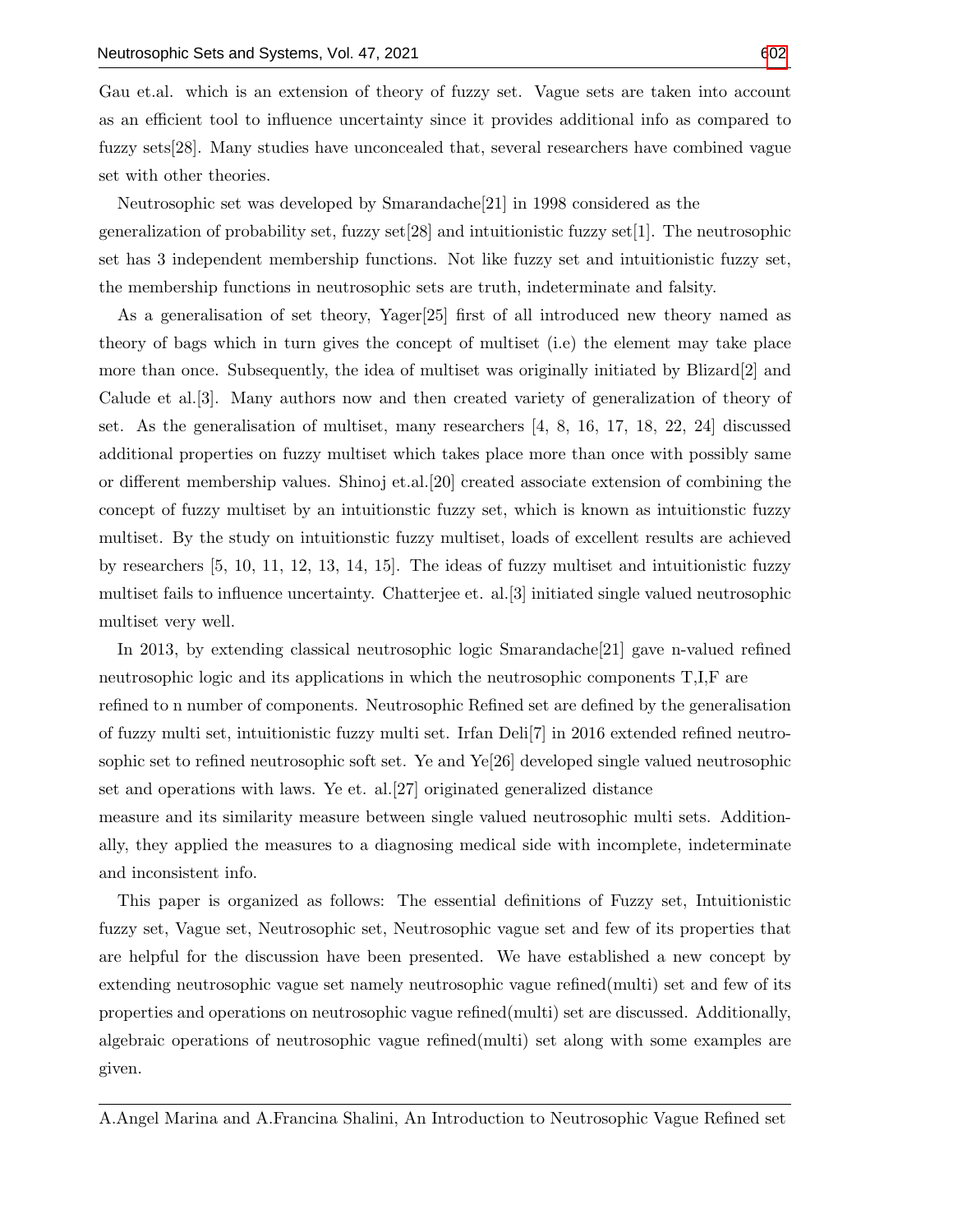#### 2. Preliminaries

In this section, we recall the useful basic definitions and related results for developing the desired set.

#### Definition 2.1. [28](Fuzzy Set)

Let X be a non-empty set in the universe of discourse. A fuzzy set  $A_F$  on X is defined as follows:

$$
A_F = \{ \langle x, \alpha_A(x) \rangle : x \in X \}
$$

where  $\alpha_A(x)$ :  $X \to [0,1]$  is represented as a grade of membership function of the fuzzy set  $A_F$ . It is denoted as  $A_F$ .

#### Definition 2.2. [1](Intuitionistic Fuzzy Set)

Let X be a non-empty set in the universe of discourse. A intuitionistic fuzzy set  $A_{IF}$  on X is an object defined as follows:

$$
A_{IF} = \{ \langle x, \alpha_A(x), \beta_A(x) \rangle : x \in X \}
$$

where  $\alpha_A(x): X \to [0,1], \beta_A(x): X \to [0,1]$  represents the degree of membership function and degree of non-membership function respectively of the element  $x \in X$  to the set  $A_{IF}$ , which is a subset of X. And also for every element  $x \in X$ , membership functions  $\alpha_A(x)$ ,  $\beta_A(x)$  ranges  $0 \leq \alpha_A(x) + \beta_A(x) \leq 1$ . It is denoted as  $A_{IF}$ .

#### Definition 2.3. [6](Vague Set)

Let X be a non-empty set in the universe of discourse. A Vague set  $A_V$  in X is defined as follows:

$$
A_V = \{ \langle x, \alpha_A(x), 1 - \beta_A(x) \rangle : x \in X \}
$$

where  $\alpha_A: X\rightarrow [0,1], \beta_A: X\rightarrow [0,1]$  denotes truth membership function and false membership function respectively and  $\alpha_A(x) + \beta_A(x) \leq 1$ . Here  $\alpha_A(x)$  is a lower bound on the grade of membership of x derived from the evidence for x and  $\beta_A(x)$  is a lower bound on the grade of membership of the negation of x derived from the evidence against x.

#### Definition 2.4. [21](Neutrosophic set)

Let X be a non-empty set in the universe of discourse. A neutrosophic set  $A_N$  in X is defined as follows:

$$
A_N = \{ \langle x, \mu_A(x), \eta_A(x), \nu_A(x) \rangle : x \in X \}
$$

where  $\mu_A(x), \eta_A(x), \nu_A(x)$  represents truth membership function, indeterminate membership function and a falsity membership function of the element  $x \in X$  to the set  $A_N$  respectively and the condition  $\overline{0} \leq \mu_A(x) + \eta_A(x) + \nu_A(x) \leq 3^+$  holds.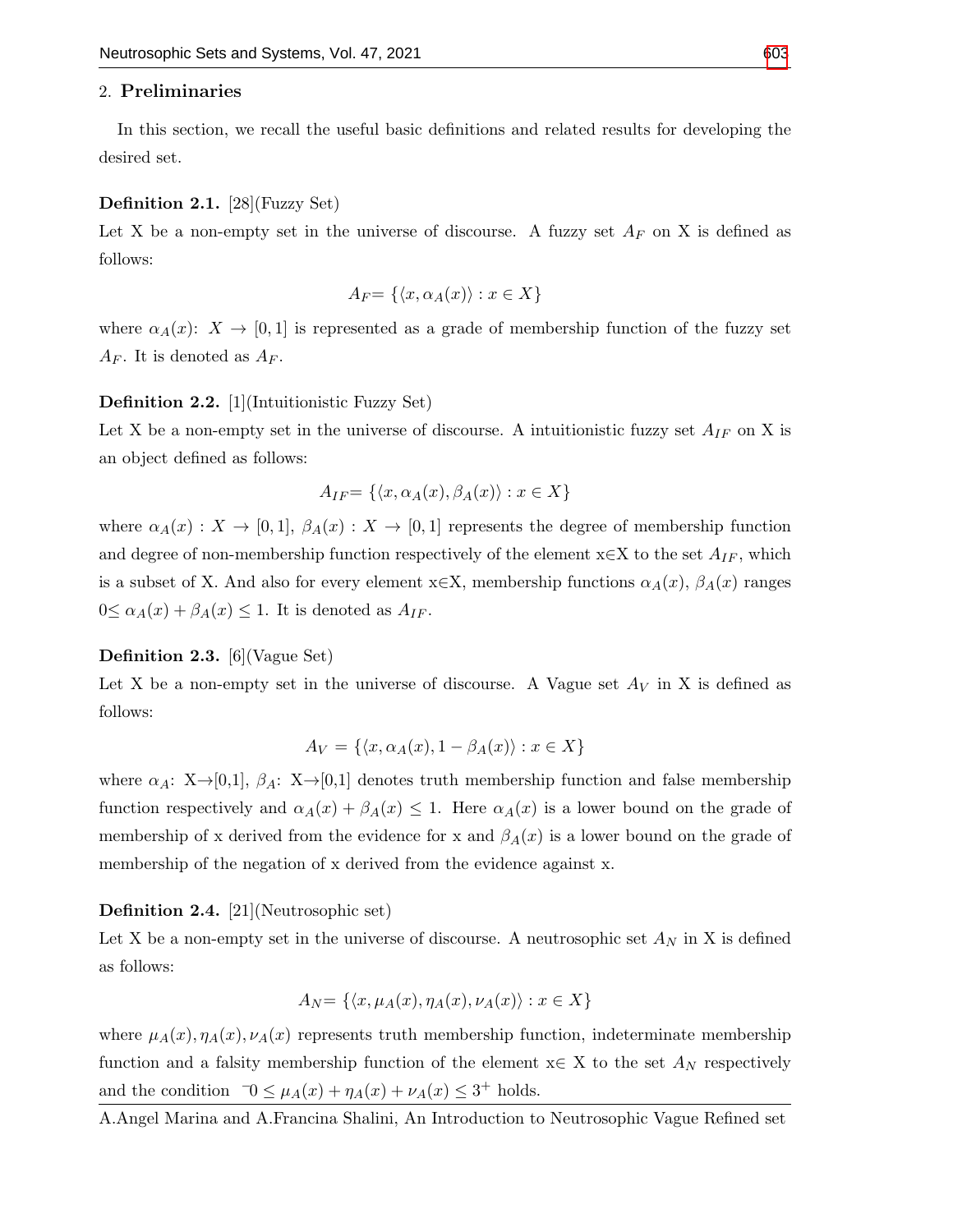#### Definition 2.5. [19](Neutrosophic Vague set)

Let X be the non-empty set in universe of discourse. A Neutrosophic vague set  $(M_{\text{NV}})$  in short) is of the form,

$$
M_{NV} = \{ \langle x, (\hat{T}_{M_{NV}}(x), \hat{I}_{M_{NV}}(x), \hat{F}_{M_{NV}}(x) \rangle : x \in X \}
$$

whose truth membership, indeterminacy membership and false membership functions is defined as

$$
\hat{T}_{M_{NV}}(x) = [T^-, T^+], \hat{I}_{M_{NV}}(x) = [I^-, I^+], \hat{F}_{M_{NV}}(x) = [F^-, F^+]
$$

where,

$$
T^+ = 1 - F^-, \\ F^+ = 1 - T^-
$$

and the condition  $\exists 0 \leq T^- + I^- + F^- \leq 2^+, \exists 0 \leq T^+ + I^+ + F^+ \leq 2^+$  holds.

## Definition 2.6. [19]

Let  $M_{NV}$  and  $N_{NV}$  be two neutrosophic vague set of the universe U. For  $x \in X$ ,  $M_{NV}$  is included by  $N_{NV}$  if  $\hat{T}_{M_{NV}}(x) \leq \hat{T}_{N_{NV}}(x); \hat{I}_{M_{NV}}(x) \geq \hat{I}_{N_{NV}}(x); \hat{F}_{M_{NV}}(x) \geq \hat{F}_{N_{NV}}(x)$ . It is denoted as  $M_{NV} \subseteq N_{NV}$ .

## Definition 2.7. [19]

The complement of neutrosophic vague set  $M_{NV}$  is defined by

 $\hat{T}^c_{M_{NV}}(x)$  =  $[1 - T^+, 1 - T^-], \hat{I}^c_{M_{NV}}(x)$  =  $[1 - I^+, 1 - I^-], \hat{F}^c_{M_{NV}}(x)$  =  $[1 - F^+, 1 - F^-].$  It is denoted as  $M_{NV}^c$ ,

## Definition 2.8. [19]

The union of two neutrosophic vague sets  $M_{NV}$  and  $N_{NV}$  is given by  $P_{NV}$  where  $P_{NV}$  $M_{NV} \cup N_{NV}$ , whose truth-membership, indeterminacy-membership and false-membership functions are

$$
\hat{T}_{P_{NV}}(\mathbf{x}) = \left[ max(T_{M_{NV_x}}^-, T_{N_{NV_x}}^-,), max(T_{M_{NV_x}}^+, T_{N_{NV_x}}^+) \right]
$$
\n
$$
\hat{I}_{P_{NV}}(\mathbf{x}) = \left[ min(I_{M_{NV_x}}^-, I_{N_{NV_x}}^-,), min(I_{M_{NV_x}}^+, I_{N_{NV_x}}^+) \right]
$$
\n
$$
\hat{F}_{P_{NV}}(\mathbf{x}) = \left[ min(F_{M_{NV_x}}^-, F_{N_{NV_x}}^-), min(F_{M_{NV_x}}^+, F_{N_{NV_x}}^+) \right]
$$

#### Definition 2.9. [19]

The intersection of two neutrosophic vague sets  $M_{NV}$  and  $N_{NV}$  is given by  $P_{NV}$  where  $P_{NV}$  $M_{NV} \cap N_{NV}$ , whose truth-membership, indeterminacy-membership and false-membership functions are

$$
\hat{T}_{P_{NV}}(\mathbf{x}) = \left[ min(T_{M_{NV_x}}^-, T_{N_{NV_x}}^-,) min(T_{M_{NV_x}}^+, T_{N_{NV_x}}^+) \right]
$$
\n
$$
\hat{I}_{P_{NV}}(\mathbf{x}) = \left[ max(T_{M_{NV_x}}^-, I_{N_{NV_x}}^-,) max(T_{M_{NV_x}}^+, I_{N_{NV_x}}^+) \right]
$$
\n
$$
\hat{F}_{P_{NV}}(\mathbf{x}) = \left[ max(F_{M_{NV_x}}^-, F_{N_{NV_x}}^-,) max(F_{M_{NV_x}}^+, F_{N_{NV_x}}^+) \right]
$$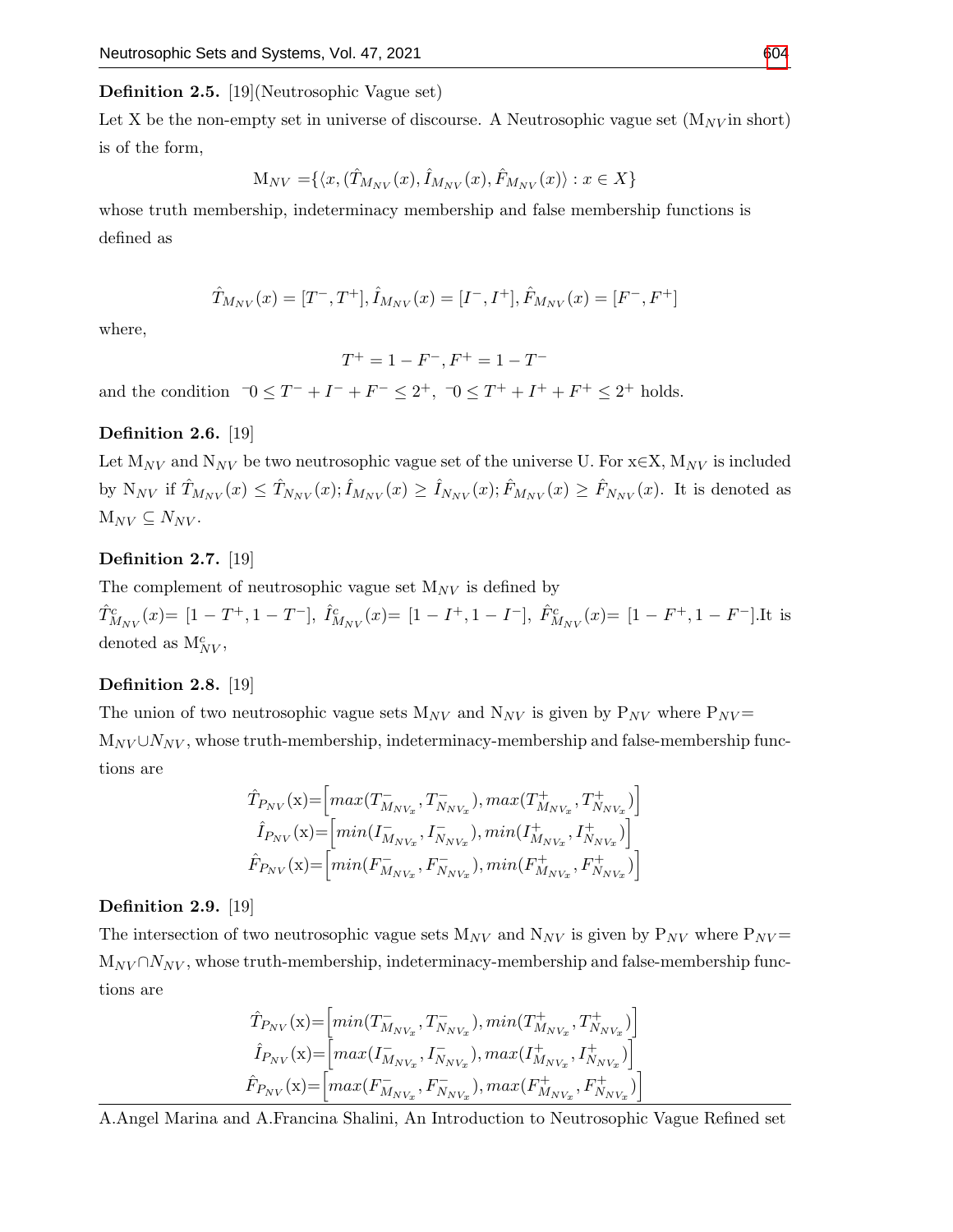#### Definition 2.10. [22](Neutrosophic Refined set)

Let X be a non empty set of universe of discourse. A neutrosophic refined set (briefly NRS) on X can be defined as follows:

$$
A_{NR} = \{ \langle x, (T_{A_{NR}}^1(x), T_{A_{NR}}^2(x), ... T_{A_{NR}}^p(x)), (I_{A_{NR}}^1(x), I_{A_{NR}}^2(x), ... I_{A_{NR}}^p(x)), (F_{A_{NR}}^1(x), F_{A_{NR}}^2(x), ... F_{A_{NR}}^p(x)) \rangle : x \in X \}
$$

where

$$
\begin{aligned} &T^1_{A_{NR}}(x), T^2_{A_{NR}}(x),...T^p_{A_{NR}}(x): X\to [0,1], \\ &I^1_{A_{NR}}(x), I^2_{A_{NR}}(x),...I^p_{A_{NR}}(x): X\to [0,1], \\ &F^1_{A_{NR}}(x), F^2_{A_{NR}}(x),...F^p_{A_{NR}}(x): X\to [0,1] \end{aligned}
$$

such that  $0 \leq T_A^j$  $A_{NR}^{j}(x) + I_{A}^{j}$  $A_{NR}(x) + F_A^j$  $A_{N_R}(x) \leq 3$  for j=1,2,...,p for any x∈X,  $T_{A_{NR}}^1(x)$ ,  $T_{A_{NR}}^2(x)$ ,  $...T_{A_{NR}}^p(x), I_{A_{NR}}^1(x), I_{A_{NR}}^2(x),...I_{A_{NR}}^p(x)$  and  $F_{A_{NR}}^1(x), F_{A_{NR}}^2(x),...F_{A_{NR}}^p(x)$  is the truthmembership sequence, indeterminate-membership sequence and falsity-membership sequence of the element x, respectively. Also, p is called the dimension of neutrosophic refined set  $A_{NR}$ .

#### 3. Neutrosophic Vague Refined sets

In this section, we introduce the new set namely neutrosophic vague refined set with suitable example.

#### Definition 3.1. (Neutrosophic vague refined set)

Let X be a non empty set in the universe of discourse. A neutrosophic vague refined set (in short  $NVRS$ ) $D_{NVR}$  on X can be defined by the form

$$
D_{NVR} = \{ \langle x, (\hat{T}_{D_{NVR}}^1(x), \hat{T}_{D_{NVR}}^2(x), \dots, \hat{T}_{D_{NVR}}^u(x)), (\hat{I}_{D_{NVR}}^1(x), \hat{I}_{D_{NVR}}^2(x), \dots, \hat{I}_{D_{NVR}}^u(x)), \\ (\hat{F}_{D_{NVR}}^1(x), \hat{F}_{D_{NVR}}^2(x), \dots, \hat{F}_{D_{NVR}}^u(x)) \rangle : x \in X \}
$$

The truth-membership, indeterminacy-membership and falsity-membership functions of neutrosophic vague refined set is defined as,

$$
\hat{T}_{D_{NVR}}^j = [T_j^-, T_j^+], \hat{I}_{D_{NVR}}^j = [I_j^-, I_j^+], \hat{F}_{D_{NVR}}^j = [F_j^-, F_j^+]
$$

and

$$
T_j^+ = 1 - F_j^-, F_j^+ = 1 - T_j^-
$$

where

 $\hat{T}_{D_{NVR}}^1(x), \hat{T}_{D_{NVR}}^2(x), ..., \hat{T}_{D_{NVR}}^u(x) : X \longrightarrow P[0, 1], \hat{I}_{D_{NVR}}^1(x), \hat{I}_{D_{NVR}}^2(x), ..., \hat{I}_{D_{NVR}}^u(x) : X \longrightarrow Y[0, 1], \hat{I}_{D_{NVR}}^1(x), \hat{I}_{D_{NVR}}^2(x)$  $P[0,1], \hat{F}_{D_{NVR}}^1(x), \hat{F}_{D_{NVR}}^2(x), ..., \hat{F}_{D_{NVR}}^u(x) : X \longrightarrow P[0,1]$  such that  $\exists 0 \leq \hat{T}_{D_{NVR}}^j(x)$  +  $\hat{I}_I^j$  $\hat{P}_{D_{NVR}}^{j}(x) + \hat{F}_{D_{NVR}}^{j}(x) \leq 2^{+}$  for j=1,2,...,u for any element  $x \in X$  and P[0,1] is the power set of  $[0,1]$ .

Here, 
$$
\hat{T}_{D_{NVR}}^1(x), \hat{T}_{D_{NVR}}^2(x), ..., \hat{T}_{D_{NVR}}^u(x), \hat{I}_{D_{NVR}}^1(x), \hat{I}_{D_{NVR}}^2(x), ..., \hat{I}_{D_{NVR}}^u(x),
$$
  
\n $\hat{F}_{D_{NVR}}^1(x), \hat{F}_{D_{NVR}}^2(x), ..., \hat{F}_{D_{NVR}}^u(x)$  is represented as truth membership sequence,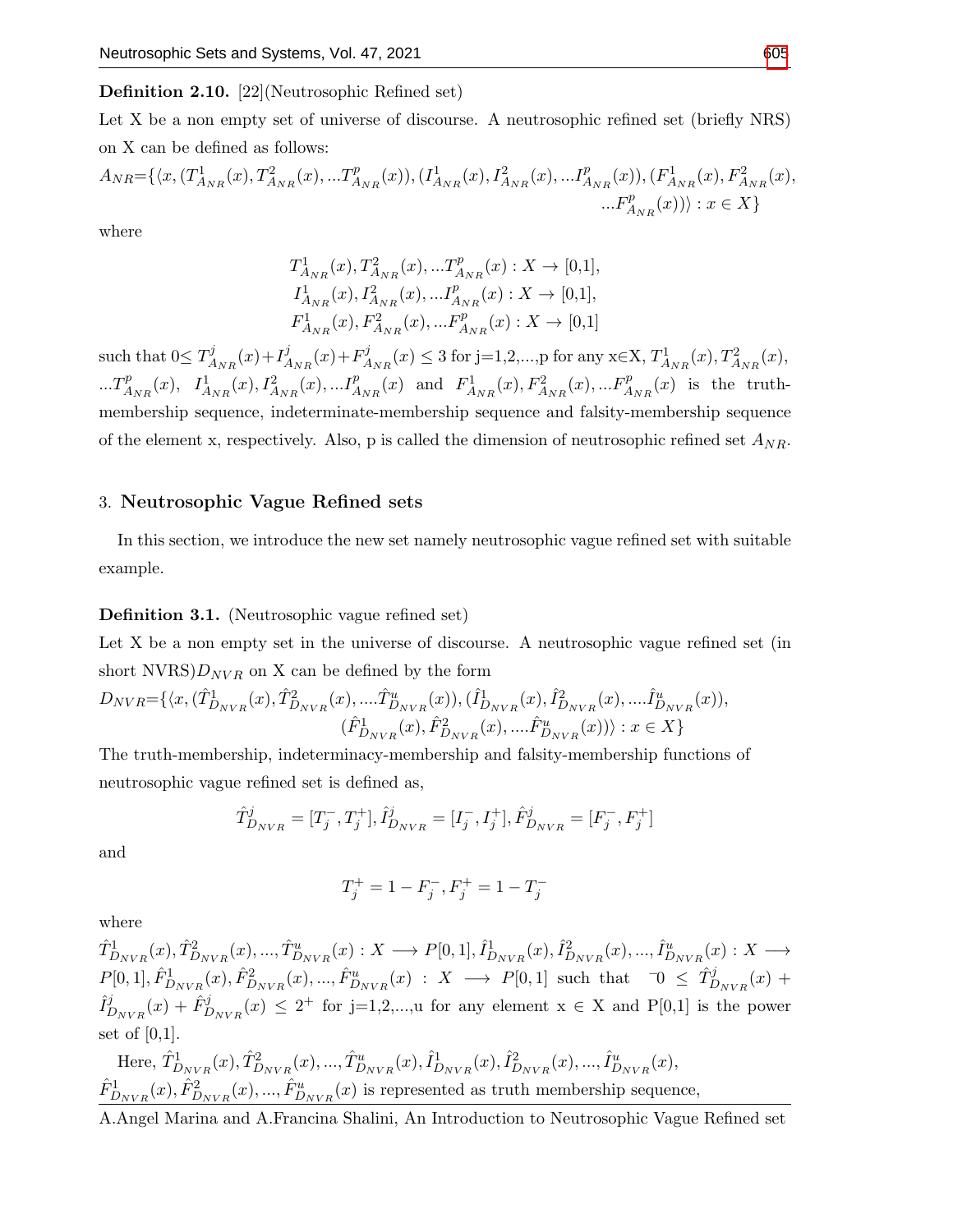indeterminate membership sequence and falsity membership sequence of the element x respectively. And also, u is called the dimension of neutrosophic vague refined set  $D_{NVR}$ .

## Remark 3.2.

We arrange the membership sequence in decreasing order but the corresponding indeterminate sequence and non-membership sequence may not be in increasing or decreasing order.

#### Example 3.3.

Let  $X = \{a,b\}$  be any non empty set. Then

 $D_{NVR}=\{\langle a, ([0.1, 0.6], [0.5, 0.8], [0.1, 0.8]), ([0.3, 0.5], [0.8, 0.9], [0.6, 0.8]), ([0.4, 0.9], [0.2, 0.5],$  $[0.2, 0.9]$ ,  $b, ([0.5, 0.8], [0.3, 0.9], [0.2, 0.5]), ([0.7, 0.8], [0.3, 0.4], [0.2, 0.3]), ([0.2, 0.5],$  $[0.1, 0.7], [0.5, 0.8])\}$ 

is said to be a neutrosophic vague refined subset of X.

#### Definition 3.4. (Null set)

A neutrosophic vague refined sets on the universe X is said to be a null neutrosophic vague refined set denoted by  $0_{NVR}$  if

$$
\hat{T}_{P_{NVR}}^j(x) = [0, 0], \hat{I}_{P_{NVR}}^j(x) = [1, 1], \hat{F}_{P_{NVR}}^j(x) = [1, 1]
$$

for j=1,2,3,...u and  $x \in X$ .

#### Definition 3.5. (Absolute set)

A neutrosophic vague refined sets on the universe X is said to be a absolute neutrosophic vague refined set denoted by  $1_{NVR}$  if

$$
\hat{T}_{P_{NVR}}^j(x) = [1, 1], \hat{I}_{P_{NVR}}^j(x) = [0, 0], \hat{F}_{P_{NVR}}^j(x) = [0, 0]
$$

for j=1,2,3,...u and  $x \in X$ .

## 4. Set Theoretic Operations on Neutrosophic Vague Refined Set

In this section, we study some of the set theoretic operations on neutrosophic vague refined set with suitable examples.

#### Definition 4.1. (Union)

Let  $P_{NVR}$  and  $Q_{NVR}$  be two neutrosophic vague refined sets in the universal set X, where

$$
\begin{split} P_{NVR} &= \{ \langle (\hat{T}^1_{P_{NVR}}(x), \hat{T}^2_{P_{NVR}}(x), .... \hat{T}^u_{P_{NVR}}(x)), (\hat{I}^1_{P_{NVR}}(x), \hat{I}^2_{P_{NVR}}(x), .... \hat{I}^u_{P_{NVR}}(x)), \\ & (\hat{F}^1_{P_{NVR}}(x), \hat{F}^2_{P_{NVR}}(x), .... \hat{F}^u_{P_{NVR}}(x))) : x \in X \} \\ Q_{NVR} &= \{ \langle (\hat{T}^1_{Q_{NVR}}(x), \hat{T}^2_{Q_{NVR}}(x), .... \hat{T}^v_{Q_{NVR}}(x)), (\hat{I}^1_{Q_{NVR}}(x), \hat{I}^2_{Q_{NVR}}(x), .... \hat{I}^v_{Q_{NVR}}(x)), \\ & (\hat{F}^1_{Q_{NVR}}(x), \hat{F}^2_{Q_{NVR}}(x), .... \hat{F}^v_{Q_{NVR}}(x))) : x \in X \} \end{split}
$$

Then, the neutrosophic vague refined union of two sets  $P_{NVR}$  and  $Q_{NVR}$  denoted by  $S_{NVR}$ A.Angel Marina and A.Francina Shalini, An Introduction to Neutrosophic Vague Refined set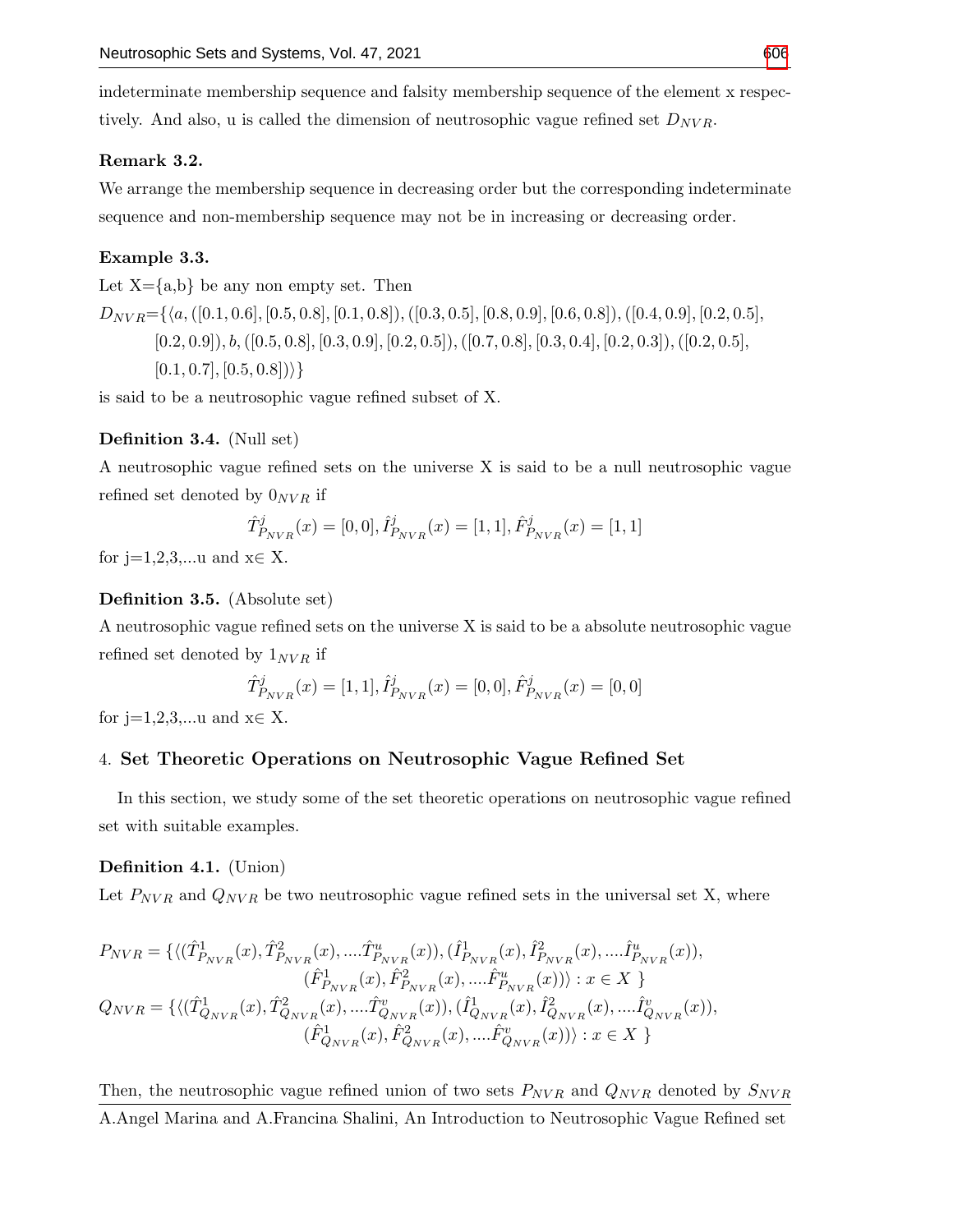where  $S_{NVR} = P_{NVR} \cup Q_{NVR}$ , whose truth membership function, indeterminate membership function and false membership function is

$$
\begin{aligned} \hat{T}^j_{S_{NVR}}(x) &= max\{\hat{T}^j_{P_{NVR}}(x), \hat{T}^j_{Q_{NVR}}(x)\}, \\ \hat{I}^j_{S_{NVR}}(x) &= min\{\hat{I}^j_{P_{NVR}}(x), \hat{I}_{Q_{NVR}}(x)\}, \\ \hat{F}^j_{S_{NVR}}(x) &= min\{\hat{F}^j_{P_{NVR}}(x), \hat{F}^j_{Q_{NVR}}(x)\} \end{aligned}
$$

 $\forall x \in X, i=1,2,...,r.$ 

## Example 4.2.

Let  $X = \{a,b\}$  be the non empty set. Let the sets  $P_{NVR}$  and  $Q_{NVR}$  be defined as:

$$
P_{NVR} = \{ \langle a, ([0.3, 0.4], [0.4, 0.5], [0.4, 0.6]), ([0.5, 0.6], [0.4, 0.5], [0.1, 0.2]), ([0.6, 0.7], [0.5, 0.6], [0.4, 0.6]), b, ([0.4, 0.6], [0.4, 0.5], [0.4, 0.7]), ([0.5, 0.6], [0.4, 0.5], [0.1, 0.3]), ([0.4, 0.6], [0.5, 0.6], [0.3, 0.6]) \rangle \},
$$
\n
$$
Q_{NVR} = \{ \langle a, ([0.1, 0.2], [0.3, 0.5], [0.1, 0.3]), ([0.7, 0.8], [0.6, 0.8], [0.2, 0.3]), ([0.8, 0.9], [0.5, 0.7], [0.7, 0.9]), b, ([0.3, 0.6], [0.7, 0.8], [0.2, 0.4]), ([0.6, 0.8], [0.8, 0.9], [0.2, 0.3]), ([0.4, 0.7], [0.2, 0.3], [0.6, 0.8]) \rangle \}
$$

Then, the union of two neutrosophic vague refined sets  $P_{NVR}$  and  $Q_{NVR}$  is

$$
S_{NVR} = \{ \langle a, ([0.3, 0.4], [0.4, 0.5], [0.4, 0.6]), ([0.5, 0.6], [0.4, 0.5], [0.1, 0.2]), ([0.6, 0.7], [0.5, 0.6], [0.4, 0.6]), b, ([0.4, 0.6], [0.7, 0.8], [0.4, 0.7]), ([0.5, 0.6], [0.4, 0.5], [0.1, 0.3]), ([0.4, 0.6], [0.2, 0.3], [0.3, 0.6]) \} \}
$$

## Definition 4.3. (Intersection)

Let  $P_{NVR}$  and  $Q_{NVR}$  be two neutrosophic vague refined sets in the universal set X, where

$$
P_{NVR} = \{ \langle (\hat{T}_{P_{NVR}}^1(x), \hat{T}_{P_{NVR}}^2(x), \dots, \hat{T}_{P_{NVR}}^u(x)), (\hat{I}_{P_{NVR}}^1(x), \hat{I}_{P_{NVR}}^2(x), \dots, \hat{I}_{P_{NVR}}^u(x)),
$$
  
\n
$$
(\hat{F}_{P_{NVR}}^1(x), \hat{F}_{P_{NVR}}^2(x), \dots, \hat{F}_{P_{NVR}}^u(x))) : x \in X \}.
$$
  
\n
$$
Q_{NVR} = \{ \langle (\hat{T}_{Q_{NVR}}^1(x), \hat{T}_{Q_{NVR}}^2(x), \dots, \hat{T}_{Q_{NVR}}^2(x)), (\hat{I}_{Q_{NVR}}^1(x), \hat{I}_{Q_{NVR}}^2(x), \dots, \hat{I}_{Q_{NVR}}^v(x)),
$$
  
\n
$$
(\hat{F}_{Q_{NVR}}^1(x), \hat{F}_{Q_{NVR}}^2(x), \dots, \hat{F}_{Q_{NVR}}^v(x))) : x \in X \}.
$$

Then, the neutrosophic vague refined intersection of two sets  $P_{NVR}$  and  $Q_{NVR}$  denoted by  $S_{NVR}$  where  $S_{NVR} = P_{NVR} \cap Q_{NVR}$ , whose truth membership function, indeterminate membership function and false membership function is

$$
\begin{aligned} \hat{T}^j_{S_{NVR}}(x) &= min\{\hat{T}^j_{P_{NVR}}(x),\hat{T}^j_{Q_{NVR}}(x)\},\\ \hat{I}^j_{S_{NVR}}(x) &= max\{\hat{I}^j_{P_{NVR}}(x),\hat{I}^j_{Q_{NVR}}(x)\},\\ \hat{F}^j_{S_{NVR}}(x) &= max\{\hat{F}^j_{P_{NVR}}(x),\hat{F}^j_{Q_{NVR}}(x)\} \end{aligned}
$$

∀ x∈X, j=1,2,...,r.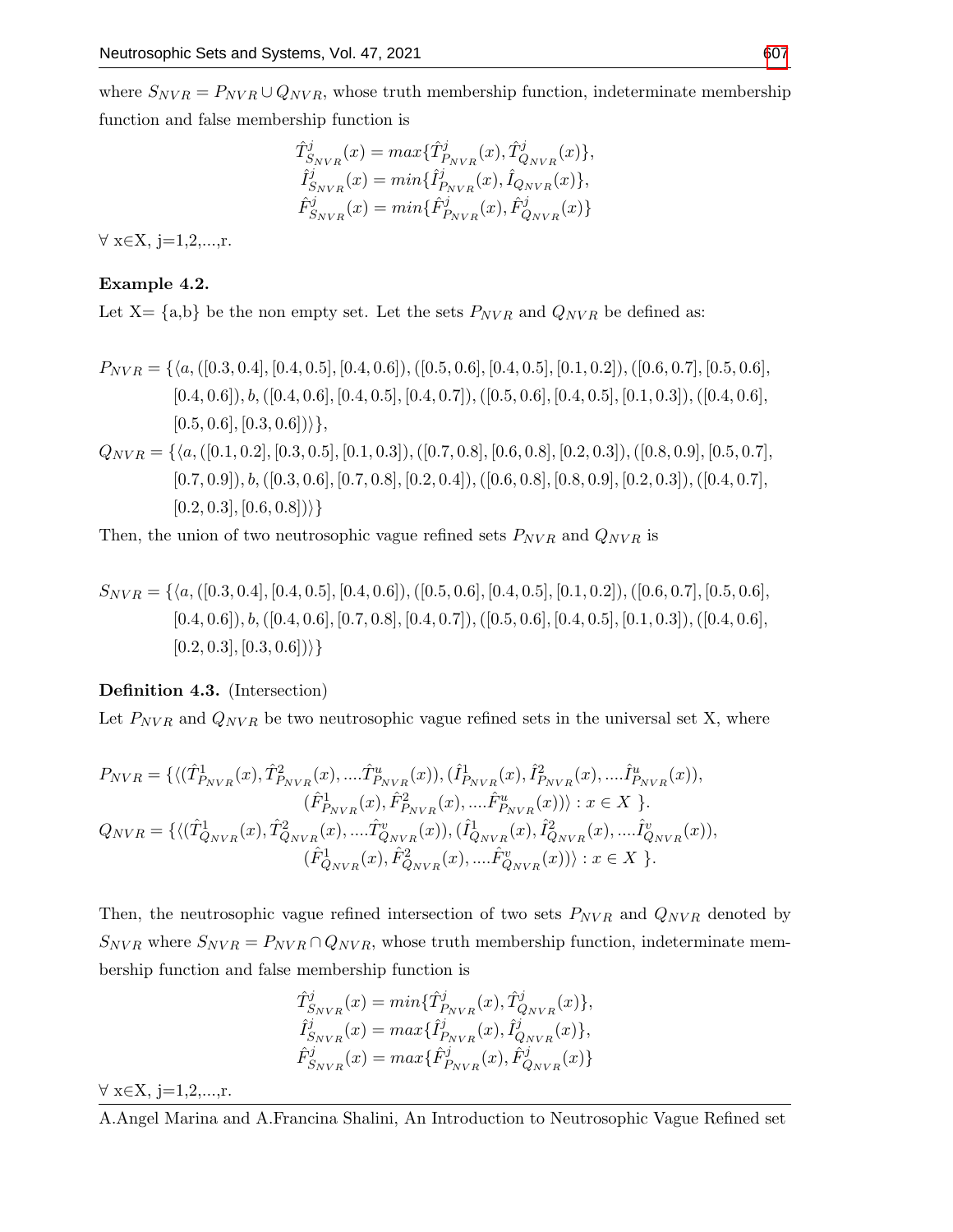#### Example 4.4.

Let  $X = \{a,b\}$  be the non empty set. Let the sets  $P_{NVR}$  and  $Q_{NVR}$  be defined as:

$$
P_{NVR} = \{ \langle a, ([0.1, 0.5], [0.4, 0.7], [0.1, 0.8]), ([0.7, 0.8], [0.4, 0.8], [0.2, 0.7]), ([0.5, 0.9], [0.3, 0.6], [0.2, 0.9]), b, ([0.1, 0.6], [0.3, 0.9], [0.4, 0.7]), ([0.8, 0.9], [0.8, 0.9], [0.5, 0.8]), ([0.4, 0.9], [0.1, 0.7], [0.3, 0.6]) \} \},
$$
  
\n
$$
Q_{NVR} = \{ \langle a, ([0.3, 0.8], [0.4, 0.7], [0.2, 0.6]), ([0.5, 0.6], [0.6, 0.8], [0.1, 0.2]), ([0.5, 0.7], [0.4, 0.8], [0.2, 0.7], [0.4, 0.8], [0.2, 0.7], [0.3, 0.5], [0.4, 0.8], [0.4, 0.5], [0.2, 0.3]), ([0.3, 0.5], [0.4, 0.6], [0.4, 0.6], [0.4, 0.6], [0.4, 0.5], [0.2, 0.3]), ([0.3, 0.5], [0.4, 0.6], [0.4, 0.6], [0.4, 0.6], [0.4, 0.6], [0.4, 0.6], [0.4, 0.6], [0.4, 0.6], [0.4, 0.6], [0.4, 0.6], [0.4, 0.6], [0.4, 0.6], [0.4, 0.6], [0.4, 0.6], [0.4, 0.6], [0.4, 0.6], [0.4, 0.6], [0.4, 0.6], [0.4, 0.6], [0.4, 0.6], [0.4, 0.6], [0.4, 0.6], [0.4, 0.6], [0.4, 0.6], [0.4, 0.6], [0.4, 0.6], [0.4, 0.6], [0.4, 0.6], [0.4, 0.6], [0.4, 0.6], [0.4, 0.6], [0.4, 0.6], [0.4, 0
$$

$$
[0.2, 0.6], [0.3, 0.8])\rangle\}
$$

Then intersection of two neutrosophic vague refined sets  $P_{NVR}$  and  $Q_{NVR}$  is  $S_{NVR} = \{ \langle a, ([0.1, 0.5], [0.4, 0.7], [0.1, 0.6]), ([0.7, 0.8], [0.6, 0.8], [0.2, 0.7]), ([0.5, 0.9], [0.4, 0.8],$  $[0.2, 0.9]$ ),  $b, ([0.1, 0.6], [0.3, 0.6], [0.4, 0.7]), ([0.8, 0.9], [0.8, 0.9], [0.5, 0.8]), ([0.4, 0.9],$  $[0.2, 0.7], [0.3, 0.8])\}$ 

Definition 4.5. (Inclusion)

A neutrosophic vague refined set  $P_{NVR}$  is a subset of another neutrosophic vague refined set  $Q_{NVR}$  denoted by  $P_{NVR} \subseteq Q_{NVR}$ ,

$$
P_{NVR} = \{ \langle (\hat{T}_{P_{NVR}}^1(x), \hat{T}_{P_{NVR}}^2(x), \dots, \hat{T}_{P_{NVR}}^u(x)), (\hat{I}_{P_{NVR}}^1(x), \hat{I}_{P_{NVR}}^2(x), \dots, \hat{I}_{P_{NVR}}^u(x)),
$$
  
\n
$$
(\hat{F}_{P_{NVR}}^1(x), \hat{F}_{P_{NVR}}^2(x), \dots, \hat{F}_{P_{NVR}}^u(x))) : x \in X \}.
$$
  
\n
$$
Q_{NVR} = \{ \langle (\hat{T}_{Q_{NVR}}^1(x), \hat{T}_{Q_{NVR}}^2(x), \dots, \hat{T}_{Q_{NVR}}^2(x)), (\hat{I}_{Q_{NVR}}^1(x), \hat{I}_{Q_{NVR}}^2(x), \dots, \hat{I}_{Q_{NVR}}^v(x)),
$$
  
\n
$$
(\hat{F}_{Q_{NVR}}^1(x), \hat{F}_{Q_{NVR}}^2(x), \dots, \hat{F}_{Q_{NVR}}^v(x))) : x \in X \}.
$$

 $P_{NVR} \subseteq Q_{NVR} \Rightarrow \hat{T}^j_{P_{NVR}}(x) \leq \hat{T}^j_{Q_{NVR}}(x), \hat{I}^j_{P}$  $\hat{I}_{P_{NVR}}^{j}(x) \geq \hat{I}_{Q}^{j}$  $\hat{Q}_{NVR}(x), \hat{F}_{P_{NVR}}^{j}(x) \geq \hat{F}_{Q_{NVR}}^{j}(x) \;\forall$  $x \in X$ , j=1,2,...,r.

## Definition 4.6. (Equality)

Let  $P_{NVR}$  and  $Q_{NVR}$  be two neutrosophic vague refined sets. These sets are said to be neutrosophic vague refined equal if  $P_{NVR}$  is neutrosophic vague refined subset of  $Q_{NVR}$  and  $Q_{NVR}$  is neutrosophic vague refined subset of  $P_{NVR}$ . It is denoted by  $P_{NVR} = Q_{NVR}$ .

#### Definition 4.7. (Complement)

Let  $P_{NVR}$  be the neutrosophic vague refined set in the universal set X.

$$
P_{NVR} = \{ \langle (\hat{T}_{P_{NVR}}^1(x), \hat{T}_{P_{NVR}}^2(x), \dots, \hat{T}_{P_{NVR}}^u(x)), (\hat{I}_{P_{NVR}}^1(x), \hat{I}_{P_{NVR}}^2(x), \dots, \hat{I}_{P_{NVR}}^u(x)), (\hat{F}_{P_{NVR}}^1(x), \hat{F}_{P_{NVR}}^2(x), \dots, \hat{F}_{P_{NVR}}^u(x)) \rangle : x \in X \}.
$$

Then the complement of the neutrosophic vague refined set denoted by  $P_{NVR}^c$  is defined as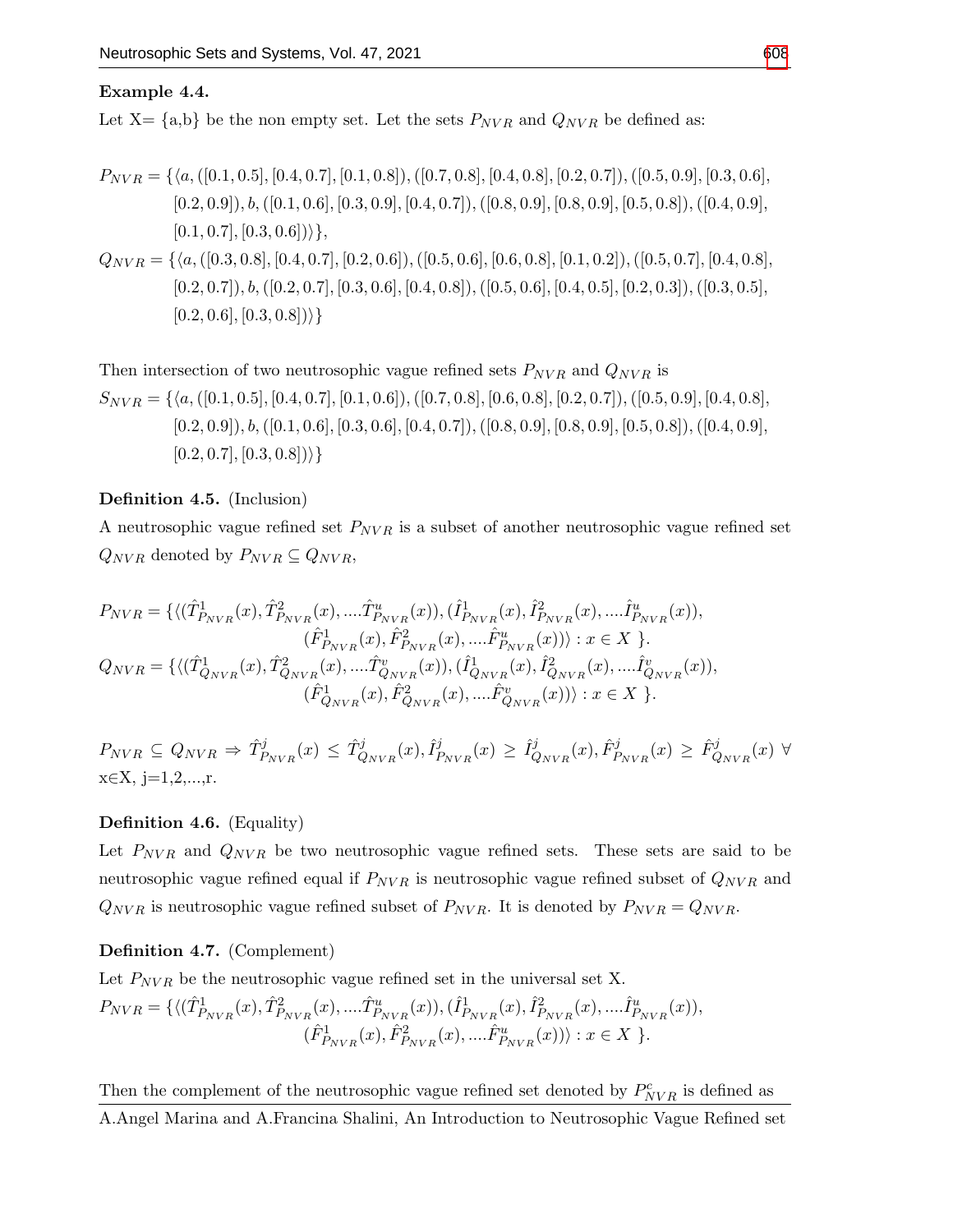$$
\begin{split} \hat{T}^j_{P_{NVR}}(x)^c &= 1 - \hat{T}^j_{P_{NVR}}(x) \\ \hat{I}^j_{P_{NVR}}(x)^c &= 1 - \hat{I}^j_{P_{NVR}}(x) \\ \hat{F}^j_{P_{NVR}}(x)^c &= 1 - \hat{F}^j_{P_{NVR}}(x) \end{split}
$$

 $\forall x \in X, j=1,2,...,r.$ 

## Example 4.8.

Let  $P_{NVR}$  be the neutrosophic vague refined set in the universal set X,

 $P_{NVR} = \{ \langle a, ([0.2, 0.4], [0.6, 0.7], [0.4, 0.9]), ([0.2, 0.5], [0.5, 0.7], [0.8, 0.9]), ([0.6, 0.8], [0.3, 0.4],$  $[0.1, 0.6])\rangle\}$ 

Then the complement of Neutrosophic vague refined set A is as follows:

 $P^c_{NVR} = \{\langle a, ([0.8, 0.6], [0.4, 0.3], [0.6, 0.1]), ([0.8, 0.5], [0.5, 0.3], [0.2, 0.1]), ([0.4, 0.2], [0.7, 0.6],$  $[0.9, 0.4]$ ) }

## Definition 4.9. (Addition)

Let  $P_{NVR}$  and  $Q_{NVR}$  be two neutrosophic vague refined sets in the universal set X, where

$$
P_{NVR} = \{ \langle (\hat{T}_{P_{NVR}}^1(x), \hat{T}_{P_{NVR}}^2(x), \dots, \hat{T}_{P_{NVR}}^u(x)), (\hat{I}_{P_{NVR}}^1(x), \hat{I}_{P_{NVR}}^2(x), \dots, \hat{I}_{P_{NVR}}^u(x)),
$$
  
\n
$$
(\hat{F}_{P_{NVR}}^1(x), \hat{F}_{P_{NVR}}^2(x), \dots, \hat{F}_{P_{NVR}}^u(x))) : x \in X \}.
$$
  
\n
$$
Q_{NVR} = \{ \langle (\hat{T}_{Q_{NVR}}^1(x), \hat{T}_{Q_{NVR}}^2(x), \dots, \hat{T}_{Q_{NVR}}^2(x)), (\hat{I}_{Q_{NVR}}^1(x), \hat{I}_{Q_{NVR}}^2(x), \dots, \hat{I}_{Q_{NVR}}^v(x)),
$$
  
\n
$$
(\hat{F}_{Q_{NVR}}^1(x), \hat{F}_{Q_{NVR}}^2(x), \dots, \hat{F}_{Q_{NVR}}^v(x))) : x \in X \}.
$$

Then the neutrosophic vague refined addition of two sets  $P_{NVR}$  and  $Q_{NVR}$  denoted by  $P_{NVR} \oplus Q_{NVR}$ , whose truth membership function, indeterminate membership function and false membership function is

$$
\hat{T}^{j}_{P_{NVR}} \oplus Q_{NVR}}(x) = \hat{T}^{j}_{P_{NVR}}(x) + \hat{T}^{j}_{Q_{NVR}}(x) - \hat{T}^{j}_{P_{NVR}}(x) \cdot \hat{T}^{j}_{Q_{NVR}}(x) \n\hat{T}^{j}_{P_{NVR}} \oplus Q_{NVR}}(x) = \hat{I}^{j}_{P_{NVR}}(x) + \hat{I}^{j}_{Q_{NVR}}(x) - \hat{I}^{j}_{P_{NVR}}(x) \cdot \hat{I}^{j}_{Q_{NVR}}(x) \n\hat{F}^{j}_{P_{NVR}} \oplus Q_{NVR}}(x) = \hat{F}^{j}_{P_{NVR}}(x) \cdot \hat{F}^{j}_{Q_{NVR}}(x)
$$

 $\forall x \in X, j=1,2,...,r.$ 

## Example 4.10.

Let X=  $\{a,b\}$  be the set in universal set X. Let the sets  $P_{NVR}$  and  $Q_{NVR}$  be defined as:

$$
P_{NVR} = \{ \langle a, ([0.2, 0.5], [0.8, 0.9], [0.4, 0.7]), ([0.2, 0.3], [0.5, 0.8], [0.4, 0.6]), ([0.5, 0.8], [0.1, 0.2], [0.3, 0.6]), b, ([0.3, 0.8], [0.5, 0.9], [0.2, 0.6]), ([0.3, 0.5], [0.7, 0.9], [0.1, 0.5]), ([0.2, 0.7], [0.1, 0.5], [0.4, 0.8]) \rangle \},
$$
\n
$$
Q_{NVR} = \{ \langle a, ([0.3, 0.7], [0.2, 0.4], [0.5, 0.7]), ([0.3, 0.6], [0.2, 0.7], [0.5, 0.8]), ([0.3, 0.7], [0.6, 0.8], [0.3, 0.5]), b, ([0.4, 0.8], [0.6, 0.7], [0.1, 0.6]), ([0.5, 0.5], [0.7, 0.9], [0.8, 0.9]), ([0.2, 0.6], [0.3, 0.4], [0.4, 0.9]) \rangle \}
$$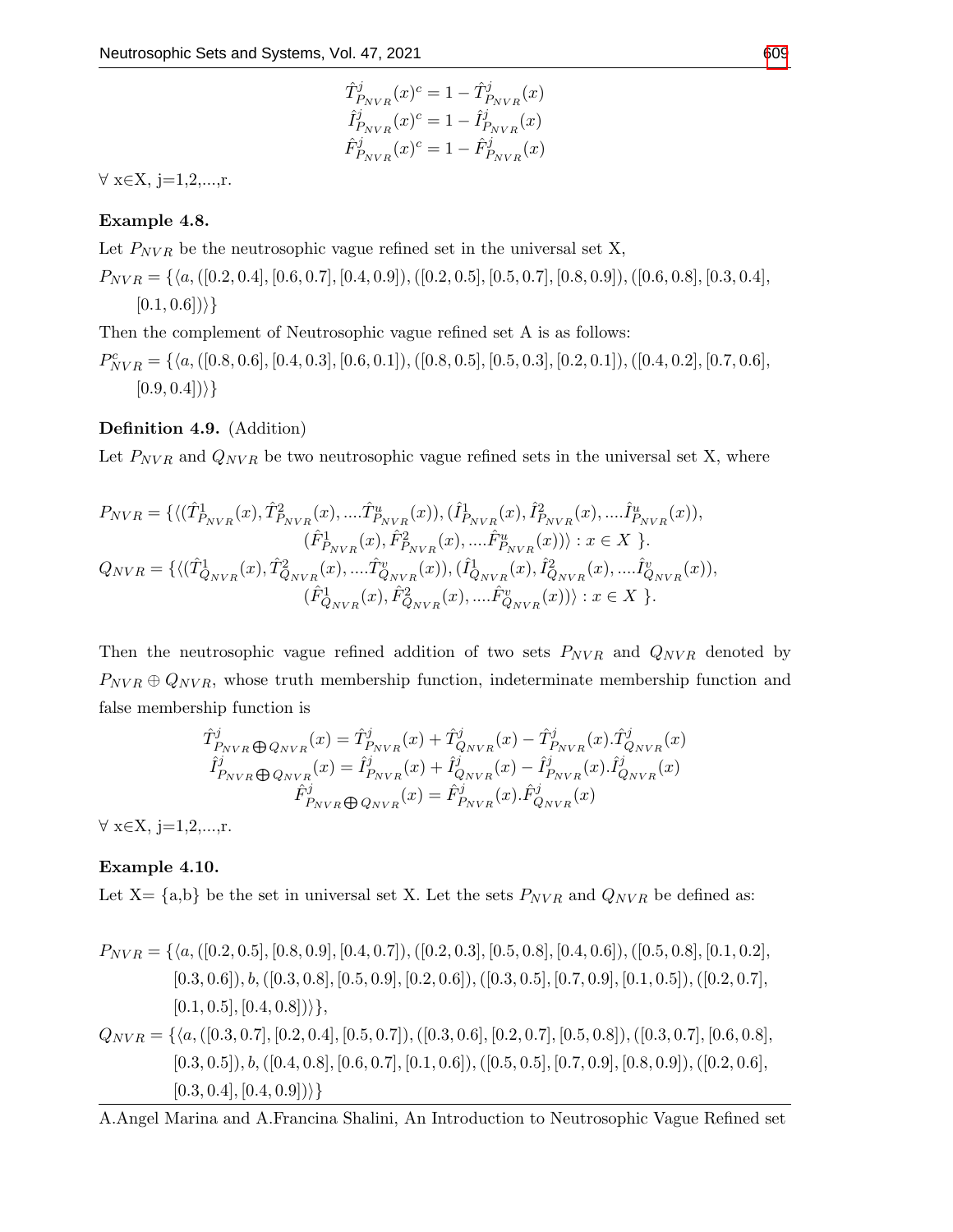Then the addition of two neutrosophic vague refined sets  $P_{NVR}$  and  $Q_{NVR}$  is

$$
P_{NVR} \oplus Q_{NVR} =
$$
\n
$$
\{\langle a, ([0.44, 0.85], [0.84, 0.94], [0.70, 0.91]), ([0.44, 0.72], [0.6, 0.94], [0.70, 0.92]), ([0.15, 0.56], [0.06, 0.16], ([0.09, 0.30]), b, ([0.58, 0.96], [0.80, 0.97], [0.28, 0.84]), ([0.51, 0.75], [0.91, 0.99], [0.82, 0.95]), ([0.04, 0.42], [0.03, 0.20], [0.16, 0.72])\}\}\
$$

Definition 4.11. (Multiplication)

Let  $P_{NVR}$  and  $Q_{NVR}$  be two neutrosophic vague refined sets in the universal set X, where

$$
P_{NVR} = \{ \langle (\hat{T}_{P_{NVR}}^1(x), \hat{T}_{P_{NVR}}^2(x), \dots \hat{T}_{P_{NVR}}^u(x)), (\hat{T}_{P_{NVR}}^1(x), \hat{T}_{P_{NVR}}^2(x), \dots \hat{T}_{P_{NVR}}^u(x)),
$$
  
\n
$$
(\hat{F}_{P_{NVR}}^1(x), \hat{F}_{P_{NVR}}^2(x), \dots \hat{F}_{P_{NVR}}^u(x))) : x \in X \}.
$$
  
\n
$$
Q_{NVR} = \{ \langle (\hat{T}_{Q_{NVR}}^1(x), \hat{T}_{Q_{NVR}}^2(x), \dots \hat{T}_{Q_{NVR}}^v(x)), (\hat{T}_{Q_{NVR}}^1(x), \hat{T}_{Q_{NVR}}^2(x), \dots \hat{T}_{Q_{NVR}}^v(x)),
$$
  
\n
$$
(\hat{F}_{Q_{NVR}}^1(x), \hat{F}_{Q_{NVR}}^2(x), \dots \hat{F}_{Q_{NVR}}^v(x))) : x \in X \}.
$$

Then the neutrosophic vague refined multiplication of two sets  $P_{NVR}$  and  $Q_{NVR}$  denoted by  $P_{NVR} \otimes Q_{NVR}$ , whose truth membership function, indeterminate membership function and false membership function is

$$
\hat{T}^{j}_{P_{NVR}} \otimes Q_{NVR}(x) = \hat{T}^{j}_{P_{NVR}}(x).\hat{T}^{j}_{Q_{NVR}}(x) \n\hat{I}^{j}_{P_{NVR}} \otimes Q_{NVR}(x) = \hat{I}^{j}_{P_{NVR}}(x).\hat{I}^{j}_{Q_{NVR}}(x) \n\hat{F}^{j}_{P_{NVR}} \otimes Q_{NVR}(x) = \hat{F}^{j}_{P_{NVR}}(x) + \hat{F}^{j}_{Q_{NVR}}(x) - \hat{F}^{j}_{P_{NVR}}(x).\hat{F}^{j}_{Q_{NVR}}(x)
$$

 $\forall x \in X, j=1,2,...,r.$ 

## Example 4.12.

Let X=  $\{a,b\}$  be the set in universal set X. Let the sets  $P_{NVR}$  and  $Q_{NVR}$  be defined as:

$$
P_{NVR} = \{ \langle a, ([0.2, 0.4], [0.8, 0.9], [0.4, 0.5]), ([0.2, 0.4], [0.5, 0.8], [0.3, 0.6]), ([0.6, 0.8], [0.1, 0.2], [0.5, 0.6]), b, ([0.3, 0.5], [0.5, 0.7], [0.1, 0.6]), ([0.3, 0.5], [0.4, 0.9], [0.1, 0.7]), ([0.5, 0.7], [0.3, 0.5], [0.4, 0.9]) \} \},
$$
\n
$$
Q_{NVR} = \{ \langle a, ([0.3, 0.9], [0.2, 0.7], [0.5, 0.8]), ([0.1, 0.6], [0.5, 0.7], [0.3, 0.8]), ([0.1, 0.7], [0.3, 0.8], [0.2, 0.5]), b, ([0.2, 0.8], [0.6, 0.8], [0.3, 0.6]), ([0.4, 0.5], [0.5, 0.9], [0.8, 0.8]), ([0.2, 0.8], [0.2, 0.4], [0.4, 0.7]) \} \}
$$

Then the multiplication of two neutrosophic vague refined sets  $P_{NVR}$  and  $Q_{NVR}$  is  $P_{NVR} \otimes Q_{NVR} =$ 

 $\{\langle a,([0.06, 0.36], [0.16, 0.63], [0.20, 0.40]), ([0.02, 0.24], [0.25, 0.56], [0.09, 0.40]), ([0.64, 0.94],$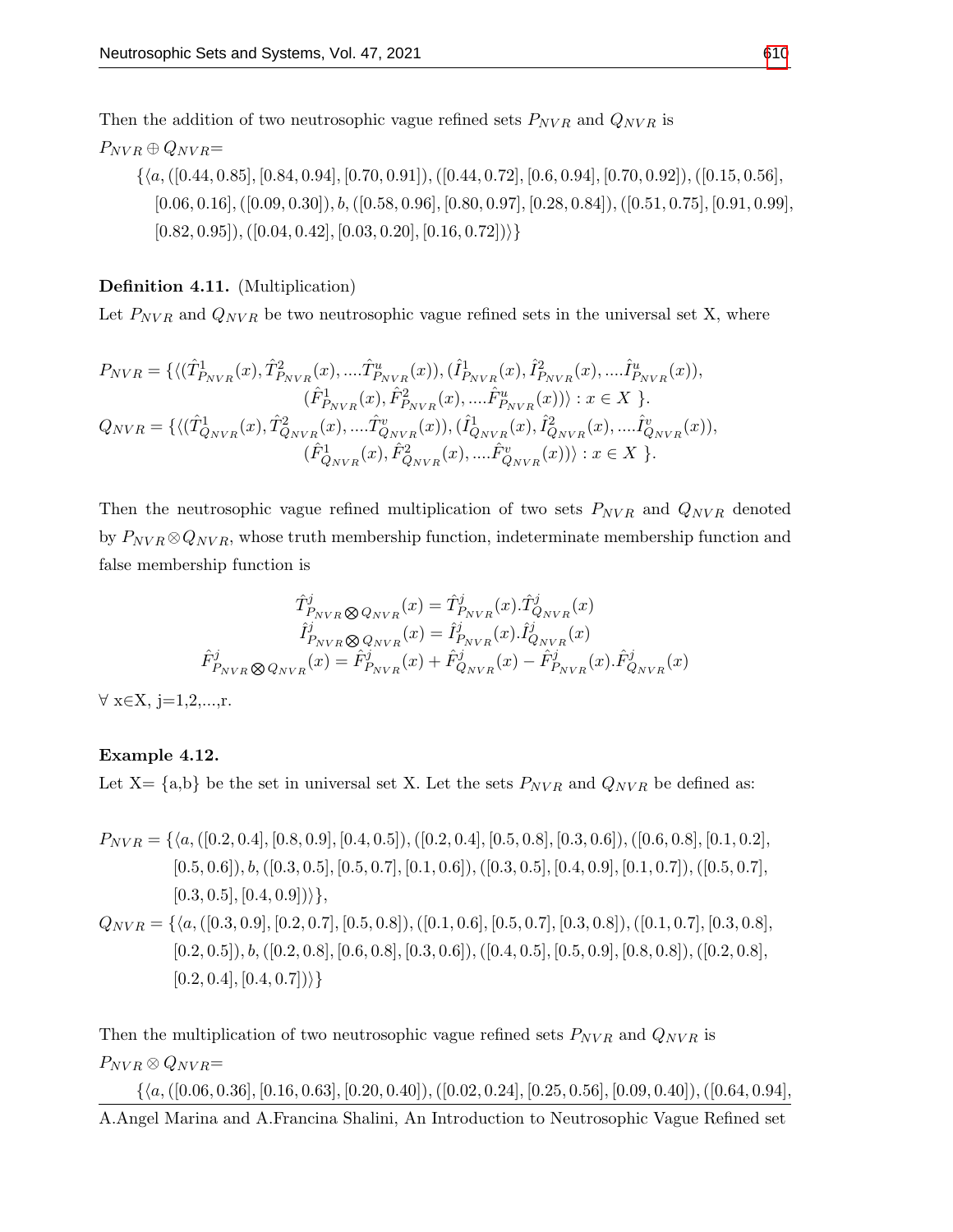$[0.37, 0.84]$ ,  $([0.60, 0.80])$ ,  $b$ ,  $([0.06, 0.40]$ ,  $[0.30, 0.56]$ ,  $[0.03, 0.36]$ ),  $([0.12, 0.25]$ ,  $[0.20, 0.81]$ ,  $[0.08, 0.56]$ ,  $([0.60, 0.94], [0.44, 0.70], [0.64, 0.97])$ 

## Definition 4.13. (AND operation)

Let  $P_{NVR}$  and  $Q_{NVR}$  be two neutrosophic vague refined sets in the universal set X, where

$$
P_{NVR} = \{ \langle (\hat{T}_{P_{NVR}}^1(x), \hat{T}_{P_{NVR}}^2(x), \dots, \hat{T}_{P_{NVR}}^u(x)), (\hat{I}_{P_{NVR}}^1(x), \hat{I}_{P_{NVR}}^2(x), \dots, \hat{I}_{P_{NVR}}^u(x)),
$$
  
\n
$$
(\hat{F}_{P_{NVR}}^1(x), \hat{F}_{P_{NVR}}^2(x), \dots, \hat{F}_{P_{NVR}}^u(x))) : x \in X \}.
$$
  
\n
$$
Q_{NVR} = \{ \langle (\hat{T}_{Q_{NVR}}^1(x), \hat{T}_{Q_{NVR}}^2(x), \dots, \hat{T}_{Q_{NVR}}^v(x)), (\hat{I}_{Q_{NVR}}^1(x), \hat{I}_{Q_{NVR}}^2(x), \dots, \hat{I}_{Q_{NVR}}^v(x)),
$$
  
\n
$$
(\hat{F}_{Q_{NVR}}^1(x), \hat{F}_{Q_{NVR}}^2(x), \dots, \hat{F}_{Q_{NVR}}^v(x))) : x \in X \}.
$$

AND operation between these two neutrosophic vague refined sets is denoted by  $P_{NVR} \wedge Q_{NVR}$ is the intersection of two neutrosophic vague refined sets  $P_{NVR}$  and  $Q_{NVR}$ .  $\forall x \in X, j=1,2,...,r.$ 

## Definition 4.14. (OR operation)

Let  $P_{NVR}$  and  $Q_{NVR}$  be two neutrosophic vague refined sets in the universal set X, where

$$
P_{NVR} = \{ \langle (\hat{T}_{P_{NVR}}^1(x), \hat{T}_{P_{NVR}}^2(x), \dots, \hat{T}_{P_{NVR}}^u(x)), (\hat{I}_{P_{NVR}}^1(x), \hat{I}_{P_{NVR}}^2(x), \dots, \hat{I}_{P_{NVR}}^u(x)),
$$
  
\n
$$
(\hat{F}_{P_{NVR}}^1(x), \hat{F}_{P_{NVR}}^2(x), \dots, \hat{F}_{P_{NVR}}^u(x))) : x \in X \}.
$$
  
\n
$$
Q_{NVR} = \{ \langle (\hat{T}_{Q_{NVR}}^1(x), \hat{T}_{Q_{NVR}}^2(x), \dots, \hat{T}_{Q_{NVR}}^2(x)), (\hat{I}_{Q_{NVR}}^1(x), \hat{I}_{Q_{NVR}}^2(x), \dots, \hat{I}_{Q_{NVR}}^v(x)),
$$
  
\n
$$
(\hat{F}_{Q_{NVR}}^1(x), \hat{F}_{Q_{NVR}}^2(x), \dots, \hat{F}_{Q_{NVR}}^v(x))) : x \in X \}.
$$

OR operation between these two neutrosophic vague refined sets is denoted by  $P_{NVR} \vee Q_{NVR}$ is the intersection of two neutrosophic vague refined sets  $P_{NVR}$  and  $Q_{NVR}$ . ∀ x∈X, j=1,2,...,r.

#### Definition 4.15. (Cartesian Product)

Let  $P_{NVR}$  and  $Q_{NVR}$  be the two neutrosophic vague refined sets.

$$
\begin{split} P_{NVR} &= \{ \langle (\hat{T}^1_{P_{NVR}}(x), \hat{T}^2_{P_{NVR}}(x), \dots \hat{T}^u_{P_{NVR}}(x)), (\hat{I}^1_{P_{NVR}}(x), \hat{I}^2_{P_{NVR}}(x), \dots \hat{I}^u_{P_{NVR}}(x)), \\ & \quad (\hat{F}^1_{P_{NVR}}(x), \hat{F}^2_{P_{NVR}}(x), \dots \hat{F}^u_{P_{NVR}}(x)) \rangle : x \in X \ \}. \\ Q_{NVR} &= \{ \langle (\hat{T}^1_{Q_{NVR}}(y), \hat{T}^2_{Q_{NVR}}(y), \dots \hat{T}^v_{Q_{NVR}}(y)), (\hat{I}^1_{Q_{NVR}}(y), \hat{I}^2_{Q_{NVR}}(y), \dots \hat{I}^v_{Q_{NVR}}(y)) \rangle \\ & \quad (\hat{F}^1_{Q_{NVR}}(x), \hat{F}^2_{Q_{NVR}}(y), \dots \hat{F}^v_{Q_{NVR}}(y)) \rangle : y \in X \ \}. \end{split}
$$

Then the cartesian product of two sets  $P_{NVR} \times Q_{NVR}$  is defined as

# $P_{NVR} \times Q_{NVR} = \{ \langle (\hat{T}_{P_{NVR} \times Q_{NVR}}^1(x, y), \hat{T}_{P_{NVR} \times Q_{NVR}}^2(x, y), \dots \hat{T}_{P_{NVR} \times Q_{NVR}}^P(x, y) \rangle,$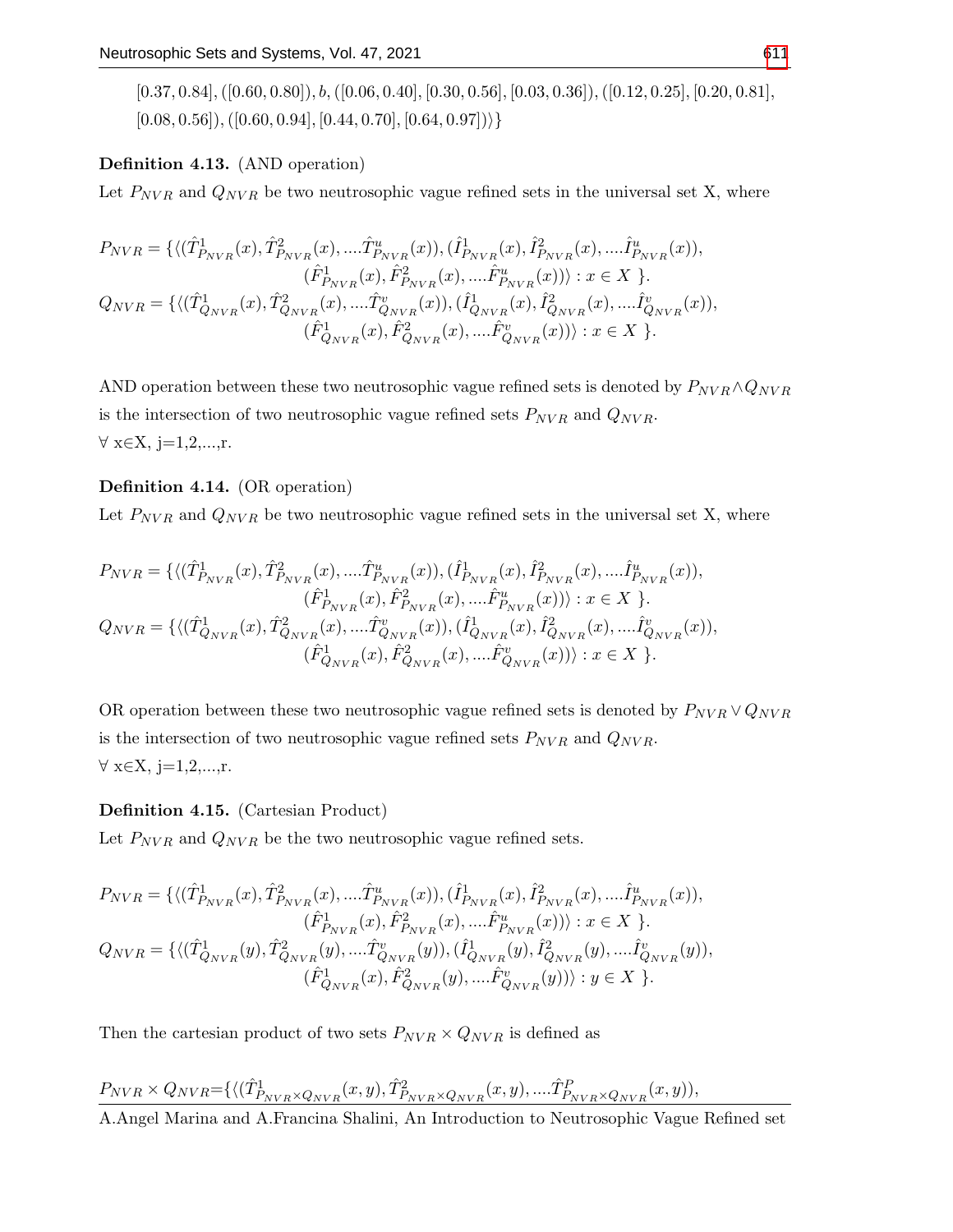$$
(\hat{I}_{P_{NVR}\times Q_{NVR}}^{1}(x,y),\hat{I}_{P_{NVR}\times Q_{NVR}}^{2}(x,y),....\hat{I}_{P_{NVR}\times Q_{NVR}}^{P}(x,y))\\(\hat{F}_{P_{NVR}\times Q_{NVR}}^{1}(x,y),\hat{F}_{P_{NVR}\times Q_{NVR}}^{2}(x,y),....\hat{F}_{P_{NVR}\times Q_{NVR}}^{P}(x,y))\}
$$

where

$$
\hat{T}_{P_{NVR} \times Q_{NVR}}^{j}, \hat{I}_{P_{NVR} \times Q_{NVR}}^{j}, \hat{F}_{P_{NVR} \times Q_{NVR}}^{j} : X \longrightarrow [0, 1]
$$

and also,

$$
\hat{T}_{P_{NVR} \times Q_{NVR}}^{j}(x, y) = min\{\hat{T}_{P_{NVR} \times Q_{NVR}}^{j}(x), \hat{T}_{P_{NVR} \times Q_{NVR}}^{j}(y)\}\n\hat{I}_{P_{NVR} \times Q_{NVR}}^{j}(x, y) = max\{\hat{I}_{P_{NVR} \times Q_{NVR}}^{j}(x), \hat{I}_{P_{NVR} \times Q_{NVR}}^{j}(y)\}\n\hat{F}_{P_{NVR} \times Q_{NVR}}^{j}(x, y) = max\{\hat{F}_{P_{NVR} \times Q_{NVR}}^{j}(x), \hat{F}_{P_{NVR} \times Q_{NVR}}^{j}(y)\}\n\}
$$

for all  $x,y \in X$  and  $j = \{1, 2, ..., r\}.$ 

## Example 4.16.

Let X=  $\{a,b\}$  be the set in universal set X. Let the sets  $P_{NVR}$  and  $Q_{NVR}$  be defined as:

$$
P_{NVR} = \{ \langle a, ([0.3, 0.7], [0.4, 0.5], [0.4, 0.7]), ([0.2, 0.5], [0.4, 0.9], [0.3, 0.8]), ([0.3, 0.7], [0.5, 0.9], [0.3, 0.6]), b, ([0.4, 0.6], [0.3, 0.8], [0.1, 0.5]), ([0.3, 0.7], [0.5, 0.9], [0.2, 0.6]), ([0.4, 0.6], [0.2, 0.7], [0.5, 0.9]) \} \},
$$
\n
$$
Q_{NVR} = \{ \langle a, ([0.1, 0.5], [0.5, 0.7], [0.5, 0.8]), ([0.2, 0.7], [0.5, 0.8], [0.4, 0.8], [0.4, 0.9], [0.3, 0.5], [0.2, 0.5]), b, ([0.4, 0.9], [0.1, 0.5], [0.5, 0.6]), ([0.3, 0.6], [0.4, 0.9], [0.5, 0.8]), ([0.1, 0.6], [0.5, 0.9], [0.4, 0.5]) \} \}
$$

Then the cartesian product of two neutrosophic vague refined sets  $P_{NVR}$  and  $Q_{NVR}$  is as follows

 $P_{NVR} \times Q_{NVR} =$  $\{\langle (a, a)([0.1, 0.5], [0.1, 0.5], [0.4, 0.7]), ([0.2, 0.7], [0.5, 0.9], [0.4, 0.8]), ([0.5, 0.9], [0.5, 0.9], [0.3, 0.6]) \rangle,$  $\langle (a, b) ([0.3, 0.7], [0.1, 0.5], [0.4, 0.6]), ([0.3, 0.6], [0.4, 0.9], [0.5, 0.8]), ([0.1, 0.6], [0.5, 0.9], [0.4, 0.6]) \rangle,$  $\langle (b, a) ([0.1, 0.5], [0.3, 0.7], [0.1, 0.5]), ([0.3, 0.7], [0.5, 0.9], [0.4, 0.8]), ([0.5, 0.9], [0.3, 0.7], [0.5, 0.9]) \rangle,$  $\langle (b, b) ([0.4, 0.6], [0.1, 0.5], [0.1, 0.5]), ([0.3, 0.7], [0.5, 0.9], [0.5, 0.8]), ([0.4, 0.6], [0.5, 0.9], [0.5, 0.9]) \rangle \}$ 

## 5. Algebraic properties of neutrosophic vague refined set operations

In this section, we study algebraic properties of above operations in neutrosophic vague refined set with examples.

## Proposition 5.1. (Identity Law)

For any neutrosophic vague refined set  $P_{NVR}$  defined on the absolute neutrosophic vague refined set X.

 $(1)P_{NVR} \cup \emptyset_{NVR} = P_{NVR}$  $(2)P_{NVR} \cap X_{NVR} = P_{NVR}$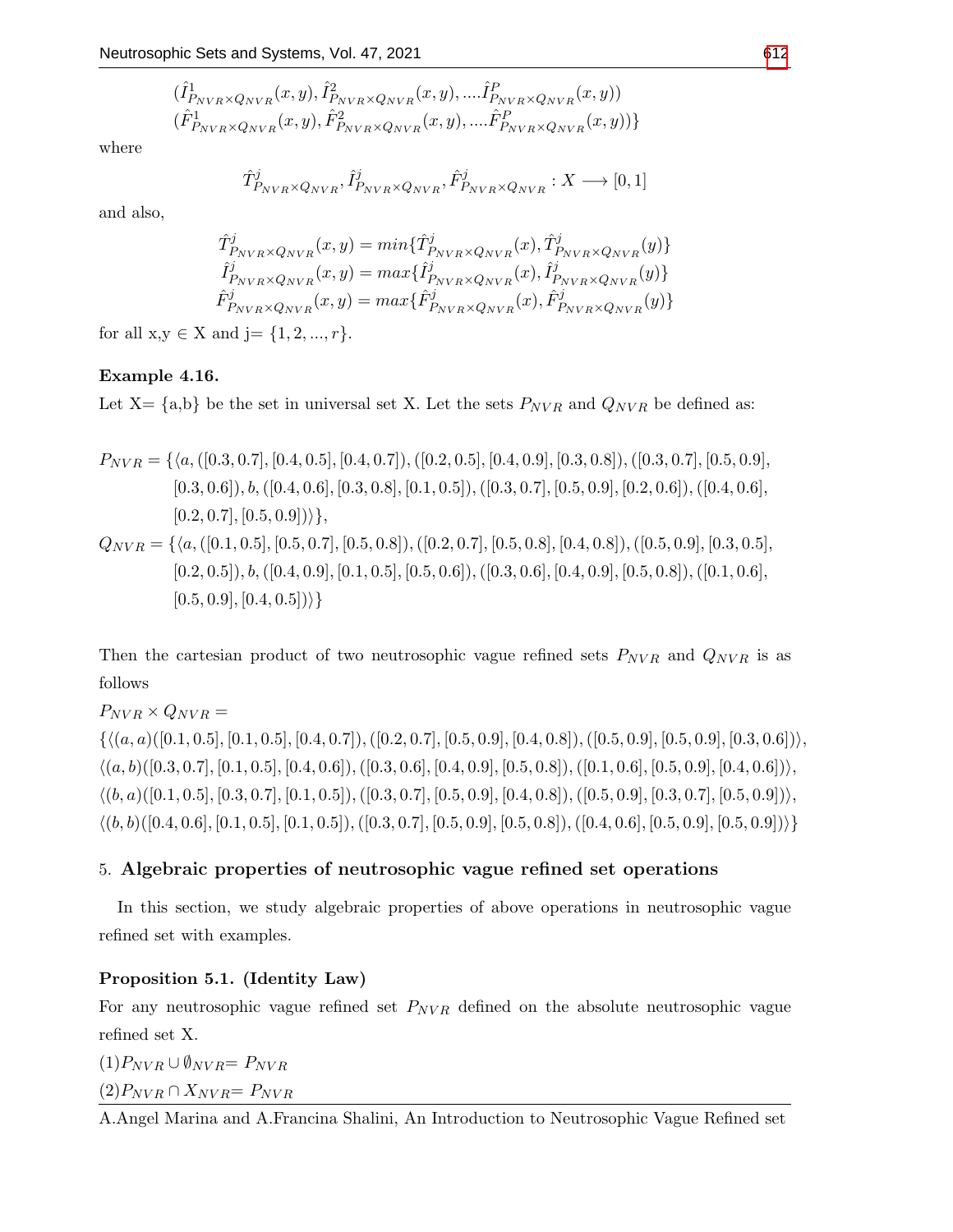Proof.

(1)Let  $P_{NVR}$  be the two neutrosophic vague refined set.

$$
P_{NVR} = \{ \langle (\hat{T}_{P_{NVR}}^1(x), \hat{T}_{P_{NVR}}^2(x), \dots, \hat{T}_{P_{NVR}}^u(x)), (\hat{I}_{P_{NVR}}^1(x), \hat{I}_{P_{NVR}}^2(x), \dots, \hat{I}_{P_{NVR}}^u(x)), (\hat{F}_{P_{NVR}}^1(x), \hat{F}_{P_{NVR}}^2(x), \dots, \hat{F}_{P_{NVR}}^u(x)) \rangle : x \in X \}.
$$

 $\emptyset_{NVR}$  is defined as follows

 $\emptyset_{NVR}=\{\langle a,([0, 0], [0, 0], ..., [0, 0]), ([1, 1], [1, 1], ..., [1, 1]), ([1, 1], [1, 1], ..., [1, 1]\rangle\}$  $b,([0, 0], [0, 0], \ldots [0, 0]), ([1, 1], [1, 1], \ldots [1, 1]), ([1, 1], [1, 1], \ldots, [1, 1]))\}.$ 

So,  $P_{NVR} \cup \emptyset_{NVR} =$ 

$$
\label{eq:3} \begin{split} &\{< (max\{\hat{T}^1_{P_{NVR}}(x),[0,0]\},min\{\hat{T}^2_{P_{NVR}}(x),[0,0]\},......,min\{\hat{T}^u_{P_{NVR}}(x),[0,0]\}),\\ & (max\{\hat{I}^1_{P_{NVR}}(x),[1,1]\},min\{\hat{I}^2_{P_{NVR}}(x),[1,1]\},......,min\{\hat{T}^u_{P_{NVR}}(x),[1,1]\}),\\ & (max\{\hat{F}^1_{P_{NVR}}(x),[1,1]\},min\{\hat{F}^2_{P_{NVR}}(x),[1,1]\},......,min\{\hat{u}^2_{P_{NVR}}(x),[1,1]\})>\} \end{split}
$$

Therefore,

$$
P_{NVR} \cup \emptyset_{NVR} = \{ \langle (\hat{T}^{1}_{P_{NVR}}(x), \hat{T}^{2}_{P_{NVR}}(x), ....\hat{T}^{u}_{P_{NVR}}(x)), (\hat{I}^{1}_{P_{NVR}}(x), \hat{I}^{2}_{P_{NVR}}(x), ....\hat{I}^{u}_{P_{NVR}}(x)), \\ (\hat{F}^{1}_{P_{NVR}}(x), \hat{F}^{2}_{P_{NVR}}(x), ....\hat{F}^{u}_{P_{NVR}}(x)) \rangle : x \in X \}.
$$

(2)Proof is simitar to (1).  $\Box$ 

## Example 5.2.

(1) Let  $P_{NVR}$  be neutrosophic vague refined set in the universal set X.

 $P_{NVR} = \{\langle a, ([0.2, 0.4], [0.8, 0.9], [0.4, 0.5]), ([0.2, 0.4], [0.5, 0.8], [0.3, 0.6]), ([0.6, 0.8], [0.1, 0.2],$  $[0.5, 0.6]$ ,  $b, (0.3, 0.5]$ ,  $[0.5, 0.7]$ ,  $[0.1, 0.6]$ ,  $([0.3, 0.5]$ ,  $[0.4, 0.9]$ ,  $[0.1, 0.7]$ ,  $([0.5, 0.7]$ ,  $[0.3, 0.5], [0.4, 0.9])\},$  $\emptyset_{NVR} = \{\langle a, ([0, 0], [1, 1], [1, 1]), ([0, 0], [1, 1], [1, 1]), ([0, 0], [1, 1], [1, 1])\rangle\}.$ Then,  $P_{NVR} \cup \emptyset_{NVR} = {\alpha, (0.2, 0.4], [0.8, 0.9], [0.4, 0.5]), ([0.2, 0.4], [0.5, 0.8], [0.3, 0.6]), ([0.6, 0.8],}$ 

 $[0.1, 0.2], [0.5, 0.6]), b, ([0.3, 0.5], [0.5, 0.7], [0.1, 0.6]), ([0.3, 0.5], [0.4, 0.9], [0.1, 0.7]),$  $([0.5, 0.7], [0.3, 0.5], [0.4, 0.9])\},$ 

(2) Obvious.

## Proposition 5.3. (Domination Law)

For any neutrosophic vague refined set  $P_{NVR}$  defined on absolute neutrosophic vague refined set X

(1)  $P_{NVR} \cap \emptyset_{NVR} = \emptyset_{NVR}$ 

(2)  $P_{NVR} \cup X_{NVR} = X_{NVR}$ 

Proof.

(1) Let  $P_{NVR}$  be the two neutrosophic vague refined set.

$$
P_{NVR}=\{\langle (\hat{T}^1_{P_{NVR}}(x), \hat{T}^2_{P_{NVR}}(x),....\hat{T}^u_{P_{NVR}}(x)),(\hat{I}^1_{P_{NVR}}(x),\hat{I}^2_{P_{NVR}}(x),....\hat{I}^u_{P_{NVR}}(x)),
$$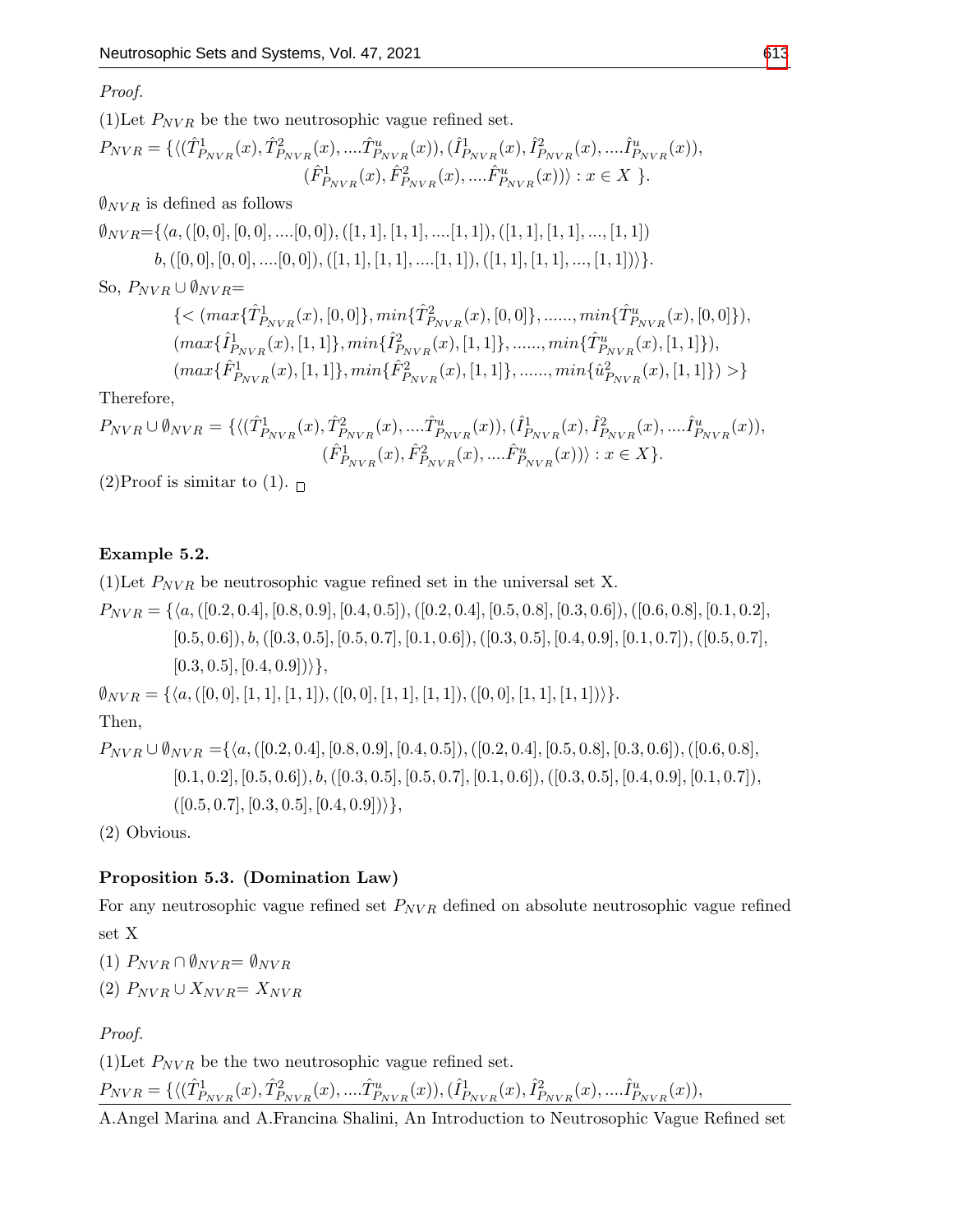$$
(\hat{F}^1_{P_{NVR}}(x),\hat{F}^2_{P_{NVR}}(x),....\hat{F}^u_{P_{NVR}}(x))\rangle : x\in X\ \}.
$$

 $\mathcal{O}_{NVR}$  is defined as follows

$$
\emptyset_{NVR} = \{ \langle a, ([0, 0], [0, 0], \ldots, [0, 0]), ([1, 1], [1, 1], \ldots, [1, 1]), ([1, 1], [1, 1], \ldots, [1, 1]) \}
$$
\n
$$
b, ([0, 0], [0, 0], \ldots, [0, 0]), ([1, 1], [1, 1], \ldots, [1, 1]), ([1, 1], [1, 1], \ldots, [1, 1]) \}.
$$
\nSo,  $P_{NVR} \cap \emptyset_{NVR} = \{ \langle \min\{\hat{T}_{P_{NVR}}^1(x), [0, 0]\}, \max\{\hat{T}_{P_{NVR}}^2(x), [0, 0]\}, \ldots, \max\{\hat{T}_{P_{NVR}}^u(x), [0, 0]\} \rangle,$ \n
$$
\langle \min\{\hat{H}_{NVR}^1(x), [1, 1]\}, \max\{\hat{I}_{P_{NVR}}^2(x), [1, 1]\}, \ldots, \max\{\hat{T}_{P_{NVR}}^u(x), [1, 1]\} \rangle,
$$
\n
$$
\langle \min\{\hat{F}_{P_{NVR}}^1(x), [1, 1]\}, \max\{\hat{F}_{P_{NVR}}^2(x), [1, 1]\}, \ldots, \max\{\hat{F}_{P_{NVR}}^u(x), [1, 1]\} \rangle \} \}
$$

Therefore,

 $P_{NVR} \cap \emptyset_{NVR} = \{\langle a, ([0,0], [0,0],....[0,0]), ([1,1], [1,1],....[1,1]), ([1,1], [1,1],..., [1,1])\rangle\}.$ (2)Proof is similar to (1).  $\Box$ 

# Example 5.4.

(1) Let  $P_{NVR}$  be neutrosophic vague refined set in the universal set X.

 $P_{NVR} = \{ \langle a, ([0.1, 0.2], [0.3, 0.5], [0.1, 0.3]), ([0.7, 0.8], [0.6, 0.8], [0.2, 0.3]), ([0.8, 0.9], [0.5, 0.7],$  $[0.7, 0.9]$ ,  $b, ([0.3, 0.6], [0.7, 0.8], [0.2, 0.4]), ([0.6, 0.8], [0.8, 0.9], [0.2, 0.3]), ([0.4, 0.7],$  $[0.2, 0.3], [0.6, 0.8])\}$ 

$$
\emptyset_{NVR} = \{ \langle a, ([0,0], [0,0],....[0,0]), ([1,1], [1,1],....[1,1]), ([1,1], [1,1],..., [1,1]) \rangle \}, \newline b, ([0,0], [0,0],....[0,0]), ([1,1], [1,1],....[1,1]), ([1,1], [1,1],..., [1,1]) \rangle \}.
$$

Then,

$$
P_{NVR} \cap \emptyset_{NVR} = \{ \langle a, ([0,0], [0,0], \dots [0,0]), ([1,1], [1,1], \dots [1,1]), ([1,1], [1,1], \dots, [1,1]) \rangle \}, ([0,0], [0,0], \dots [0,0]), ([1,1], [1,1], \dots, [1,1]), ([1,1], [1,1], \dots, [1,1]) \}.
$$

(2) Obvious.

# Proposition 5.5. (Idempotent Law)

For any neutrosophic vague refined set  $P_{NVR}$  defined on absolute neutrosophic vague refined set X.

(1)  $P_{NVR} \cap P_{NVR} = P_{NVR}$ (2)  $P_{NVR} \cup P_{NVR} = P_{NVR}$ 

Proof.

The proof is obvious.  $\Box$ 

# Example 5.6.

(1)Let  $P_{NVR}$  be neutrosophic vague refined set in the universal set X.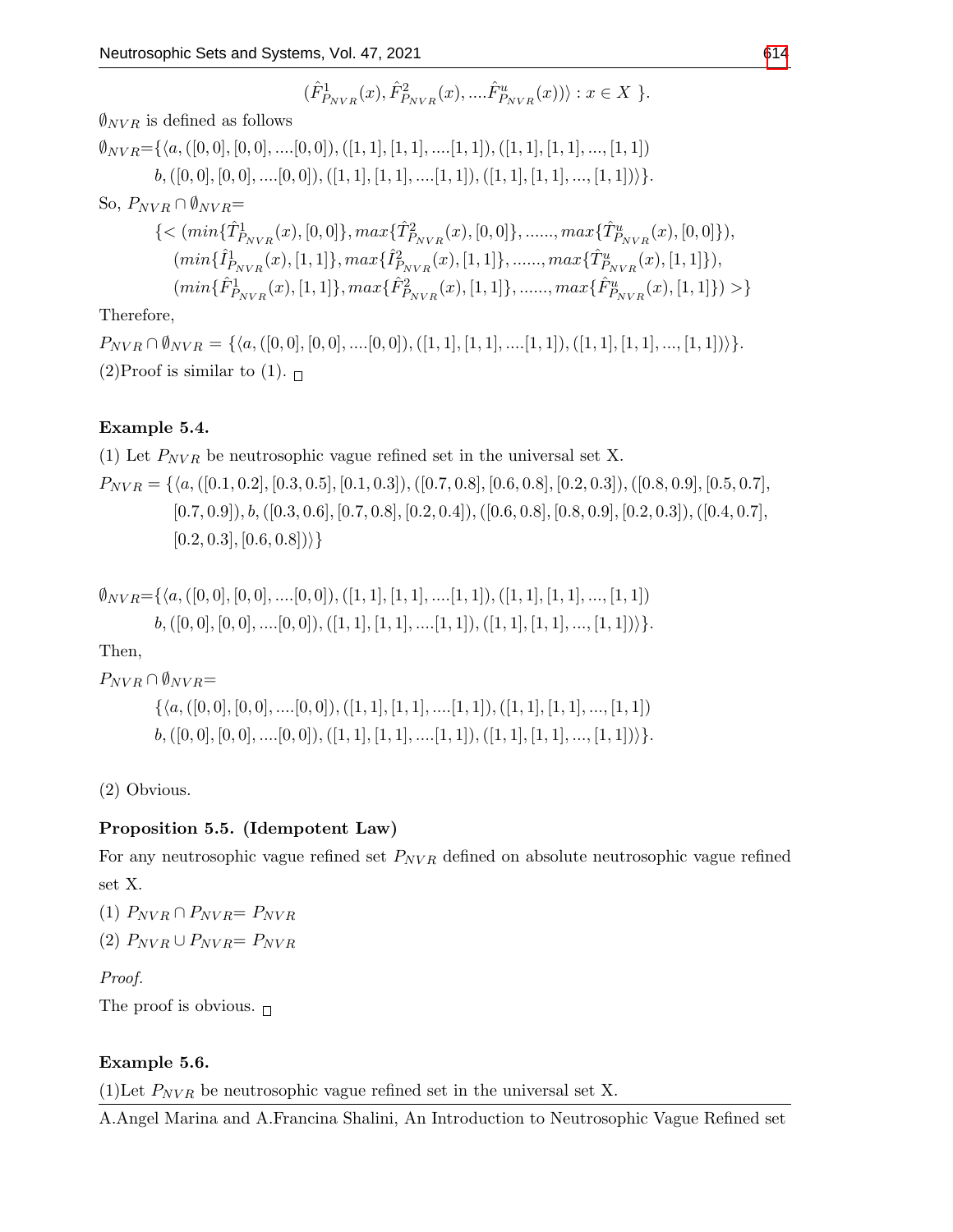$P_{NVR} = \{\langle a, ([0.1, 0.5], [0.5, 0.7], [0.5, 0.8]), ([0.2, 0.7], [0.5, 0.8], [0.4, 0.8]), ([0.5, 0.9], [0.3, 0.5],$  $[0.2, 0.5]$ ),  $b, ([0.4, 0.9], [0.1, 0.5], [0.5, 0.6]), ([0.3, 0.6], [0.4, 0.9], [0.5, 0.8]), ([0.1, 0.6],$  $[0.5, 0.9], [0.4, 0.5])\}$ 

Then,

 $P_{NVR} \cap P_{NVR} = \{ \langle a, ([0.1, 0.5], [0.5, 0.7], [0.5, 0.8]), ([0.2, 0.7], [0.5, 0.8], [0.4, 0.8]), ([0.5, 0.9],$  $[0.3, 0.5], [0.2, 0.5]), b, ([0.4, 0.9], [0.1, 0.5], [0.5, 0.6]), ([0.3, 0.6], [0.4, 0.9], [0.5, 0.8]),$  $([0.1, 0.6], [0.5, 0.9], [0.4, 0.5])\}$ 

Hence,  $P_{NVR} \cap P_{NVR} = P_{NVR}$ .

(2) Obvious.

## Proposition 5.7. (Commutative Law)

For any neutrosophic vague refined set  $P_{NVR}$  defined on absolute neutrosophic vague refined set X

(1)  $P_{NVR} \cup Q_{NVR} = Q_{NVR} \cup P_{NVR}$ (2)  $P_{NVR} \cap Q_{NVR} = Q_{NVR} \cap P_{NVR}$ 

*Proof.* Proof is obvious.  $\Box$ 

## Proposition 5.8. (Associative Law)

For any neutrosophic vague refined sets  $P_{NVR}$ ,  $Q_{NVR}$  and  $R_{NVR}$  defined on absolute neutrosophic vague refined set X.

(1)  $(P_{NVR} \cup Q_{NVR}) \cup R_{NVR} = P_{NVR} \cup (Q_{NVR} \cup R_{NVR})$  $(2)$   $(P_{NVR} \cap Q_{NVR}) \cap R_{NVR} = P_{NVR} \cap (Q_{NVR} \cap R_{NVR})$ 

Proof.

(1) Let  $P_{NVR}$ ,  $Q_{NVR}$  and  $R_{NVR}$  be three neutrosophic vague refined sets defined as follows:

$$
P_{NVR} = \{ \langle (\hat{T}_{P_{NVR}}^1(x), \hat{T}_{P_{NVR}}^2(x), \dots, \hat{T}_{P_{NVR}}^u(x)), (\hat{I}_{P_{NVR}}^1(x), \hat{I}_{P_{NVR}}^2(x), \dots, \hat{I}_{P_{NVR}}^u(x)),
$$
  
\n
$$
(\hat{F}_{P_{NVR}}^1(x), \hat{F}_{P_{NVR}}^2(x), \dots, \hat{F}_{P_{NVR}}^u(x))) : x \in X \}.
$$
  
\n
$$
Q_{NVR} = \{ \langle (\hat{T}_{Q_{NVR}}^1(x), \hat{T}_{Q_{NVR}}^2(x), \dots, \hat{T}_{Q_{NVR}}^v(x)), (\hat{I}_{Q_{NVR}}^1(x), \hat{I}_{Q_{NVR}}^2(x), \dots, \hat{I}_{Q_{NVR}}^v(x)),
$$
  
\n
$$
(\hat{F}_{Q_{NVR}}^1(x), \hat{F}_{Q_{NVR}}^2(x), \dots, \hat{F}_{Q_{NVR}}^v(x))) : x \in X \}.
$$

$$
R_{NVR} = \{ \langle (\hat{T}_{R_{NVR}}^1(x), \hat{T}_{R_{NVR}}^2(x), \dots, \hat{T}_{R_{NVR}}^w(x)), (\hat{T}_{R_{NVR}}^1(x), \hat{T}_{R_{NVR}}^2(x), \dots, \hat{T}_{R_{NVR}}^w(x)), (\hat{F}_{R_{NVR}}^1(x), \hat{F}_{R_{NVR}}^2(x), \dots, \hat{F}_{R_{NVR}}^w(x)) \rangle : x \in X \}.
$$

Then,  $(P_{NVR} \cup Q_{NVR}) \cup R_{NVR}$ 

$$
\begin{split} =&\{\langle (\hat{T}^1_{P_{NVR}}(x),\vee\hat{T}^1_{Q_{NVR}}(x)),...,(\hat{T}^u_{P_{NVR}}(x)\vee\hat{T}^v_{Q_{NVR}}(x)),(\hat{I}^1_{P_{NVR}}(x)\vee\hat{I}^1_{Q_{NVR}}(x)),...,\newline &(\hat{I}^u_{P_{NVR}}(x)\vee\hat{I}^v_{Q_{NVR}}(x)),(\hat{F}^1_{P_{NVR}}(x)\vee\hat{F}^1_{Q_{NVR}}(x)),...,(\hat{F}^u_{P_{NVR}}(x)\vee\hat{F}^v_{Q_{NVR}}(x))\rangle:x\in X\}\cap \end{split}
$$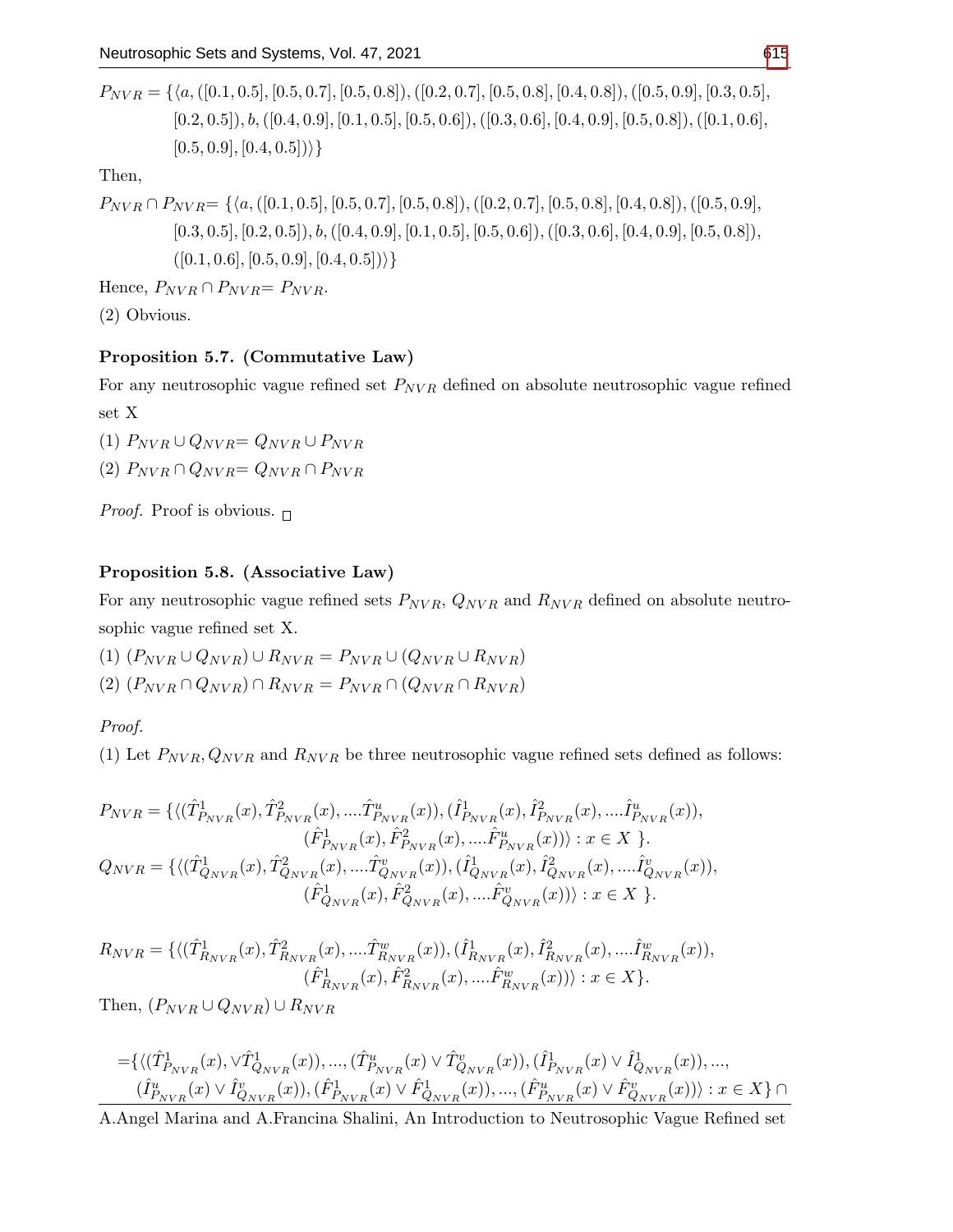$$
\{\langle (\hat{T}_{R_{NVR}}^{1}(x),...,\hat{T}_{R_{NVR}}^{w}(x)),(\hat{I}_{R_{NVR}}^{1}(x),...,\hat{I}_{R_{NVR}}^{w}(x)),(\hat{F}_{R_{NVR}}^{1}(x),...,\hat{F}_{R_{NVR}}^{w}(x))\rangle \; : \; x \in X\}
$$
\n
$$
= \{\langle ((\hat{T}_{P_{NVR}}^{1}(x)\vee\hat{T}_{Q_{NVR}}^{1}(x))\vee\hat{T}_{R_{NVR}}^{1}(x))....,((\hat{T}_{P_{NVR}}^{P}(x)\vee\hat{T}_{Q_{NVR}}^{P}(x))\vee\hat{T}_{R_{NVR}}^{P}(x)),((\hat{I}_{P_{NVR}}^{1}(x)\vee\hat{T}_{N_{NVR}}^{P}(x))\vee(\hat{I}_{Q_{NVR}}^{1}(x))\vee\hat{I}_{R_{NVR}}^{P}(x))\rangle \; ; \; x \in X\}
$$
\n
$$
\langle (\hat{F}_{Q_{NVR}}^{1}(x))\vee\hat{F}_{R_{NVR}}^{1}(x))....,((\hat{F}_{P_{NVR}}^{w}(x)\vee\hat{F}_{Q_{NVR}}^{v}(x))\vee\hat{F}_{R_{NVR}}^{w}(x))\rangle : x \in X\}
$$
\n
$$
= \{\langle (\hat{T}_{P_{NVR}}^{1}(x)\vee(\hat{T}_{Q_{NVR}}^{1}(x)\vee\hat{T}_{R_{NVR}}^{1}(x))\cdot...\cdot(\hat{T}_{P_{NVR}}^{w}(x)\vee(\hat{T}_{Q_{NVR}}^{v}(x)\vee\hat{T}_{R_{NVR}}^{w}(x))))\cdot,\; (\hat{T}_{N_{NVR}}^{1}(x)\vee(\hat{T}_{Q_{NVR}}^{1}(x)\vee\hat{T}_{R_{NVR}}^{w}(x))))\cdot,\; (\hat{F}_{P_{NVR}}^{1}(x)\vee(\hat{T}_{Q_{NVR}}^{1}(x)\vee\hat{T}_{R_{NVR}}^{w}(x))))\cdot : x \in X\}
$$
\n
$$
= P_{NVR} \cup (Q_{NVR} \cup R_{NVR})
$$

(2) The proof is similar to (1)  $\Box$ 

## Proposition 5.9. (Distributive Law)

For any neutrosophic vague refined sets  $P_{NVR}$ ,  $Q_{NVR}$  and  $R_{NVR}$  defined on absolute neutrosophic vague refined set X.

(1)  $P_{NVR} \cup (Q_{NVR} \cap R_{NVR}) = (P_{NVR} \cup Q_{NVR}) \cap (P_{NVR} \cup R_{NVR})$ (2)  $P_{NVR} \cap (Q_{NVR} \cup R_{NVR}) = (P_{NVR} \cap Q_{NVR}) \cup (P_{NVR} \cap R_{NVR})$ 

## Proof.

(1) Let  $P_{NVR}, Q_{NVR}$  and  $R_{NVR}$  be three neutrosophic vague refined sets defined as follows:

$$
\begin{split} P_{NVR} &= \{ \langle (\hat{T}^1_{P_{NVR}}(x), \hat{T}^2_{P_{NVR}}(x),.... \hat{T}^u_{P_{NVR}}(x)), (\hat{I}^1_{P_{NVR}}(x), \hat{I}^2_{P_{NVR}}(x),.... \hat{I}^u_{P_{NVR}}(x)), \\ & \quad (\hat{F}^1_{P_{NVR}}(x), \hat{F}^2_{P_{NVR}}(x),.... \hat{F}^u_{P_{NVR}}(x))) : x \in X \ \}. \\ Q_{NVR} &= \{ \langle (\hat{T}^1_{Q_{NVR}}(x), \hat{T}^2_{Q_{NVR}}(x),.... \hat{T}^v_{Q_{NVR}}(x)), (\hat{I}^1_{Q_{NVR}}(x), \hat{I}^2_{Q_{NVR}}(x),.... \hat{I}^v_{Q_{NVR}}(x)), \\ & \quad (\hat{F}^1_{Q_{NVR}}(x), \hat{F}^2_{Q_{NVR}}(x),.... \hat{F}^v_{Q_{NVR}}(x))) : x \in X \ \}. \\ R_{NVR} &= \{ \langle (\hat{T}^1_{R_{NVR}}(x), \hat{T}^2_{R_{NVR}}(x),.... \hat{T}^w_{R_{NVR}}(x)), (\hat{I}^1_{R_{NVR}}(x), \hat{I}^2_{R_{NVR}}(x),.... \hat{I}^w_{R_{NVR}}(x)), \\ & \quad (\hat{F}^1_{R_{NVR}}(x), \hat{F}^2_{R_{NVR}}(x),.... \hat{F}^w_{R_{NVR}}(x))) : x \in X \} . \end{split}
$$

Then,  $P_{NVR} \cup (Q_{NVR} \cap R_{NVR})$ 

$$
=\{\langle (\hat{T}^1_{P_{NVR}}(x),... \hat{T}^u_{P_{NVR}}(x)),(\hat{I}^1_{P_{NVR}}(x),... \hat{I}^u_{P_{NVR}}(x)),\, (\hat{F}^1_{P_{NVR}}(x),... \hat{F}^u_{P_{NVR}}(x))\cup \\ ((\hat{T}^1_{Q_{NVR}}(x)\wedge \hat{T}^1_{R_{NVR}}(x)),...,(\hat{T}^v_{Q_{NVR}}(x)\wedge \hat{T}^w_{R_{NVR}}(x)))\rangle : x\in X\}
$$

$$
=\{\langle (\hat{T}^{1}_{P_{NVR}}(x) \vee (\hat{T}^{1}_{Q_{NVR}}(x) \wedge \hat{T}^{1}_{R_{NVR}}(x)),...., (\hat{T}^{u}_{P_{NVR}}(x) \vee (\hat{T}^{v}_{Q_{NVR}}(x) \wedge (\hat{T}^{w}_{R_{NVR}}(x))),\n(\hat{I}^{1}_{P_{NVR}}(x) \wedge (\hat{I}^{1}_{Q_{NVR}}(x) \vee \hat{I}^{1}_{R_{NVR}}(x)),..., (\hat{I}^{u}_{P_{NVR}}(x) \wedge (\hat{I}^{v}_{Q_{NVR}}(x) \vee (\hat{I}^{w}_{R_{NVR}}(x))),\n(\hat{F}^{1}_{P_{NVR}}(x) \wedge (\hat{F}^{1}_{Q_{NVR}}(x) \vee \hat{F}^{1}_{R_{NVR}}(x)),..., (\hat{F}^{u}_{P_{NVR}}(x) \wedge (\hat{F}^{v}_{Q_{NVR}}(x) \vee (\hat{F}^{w}_{R_{NVR}}(x))))\rangle : x \in X\}
$$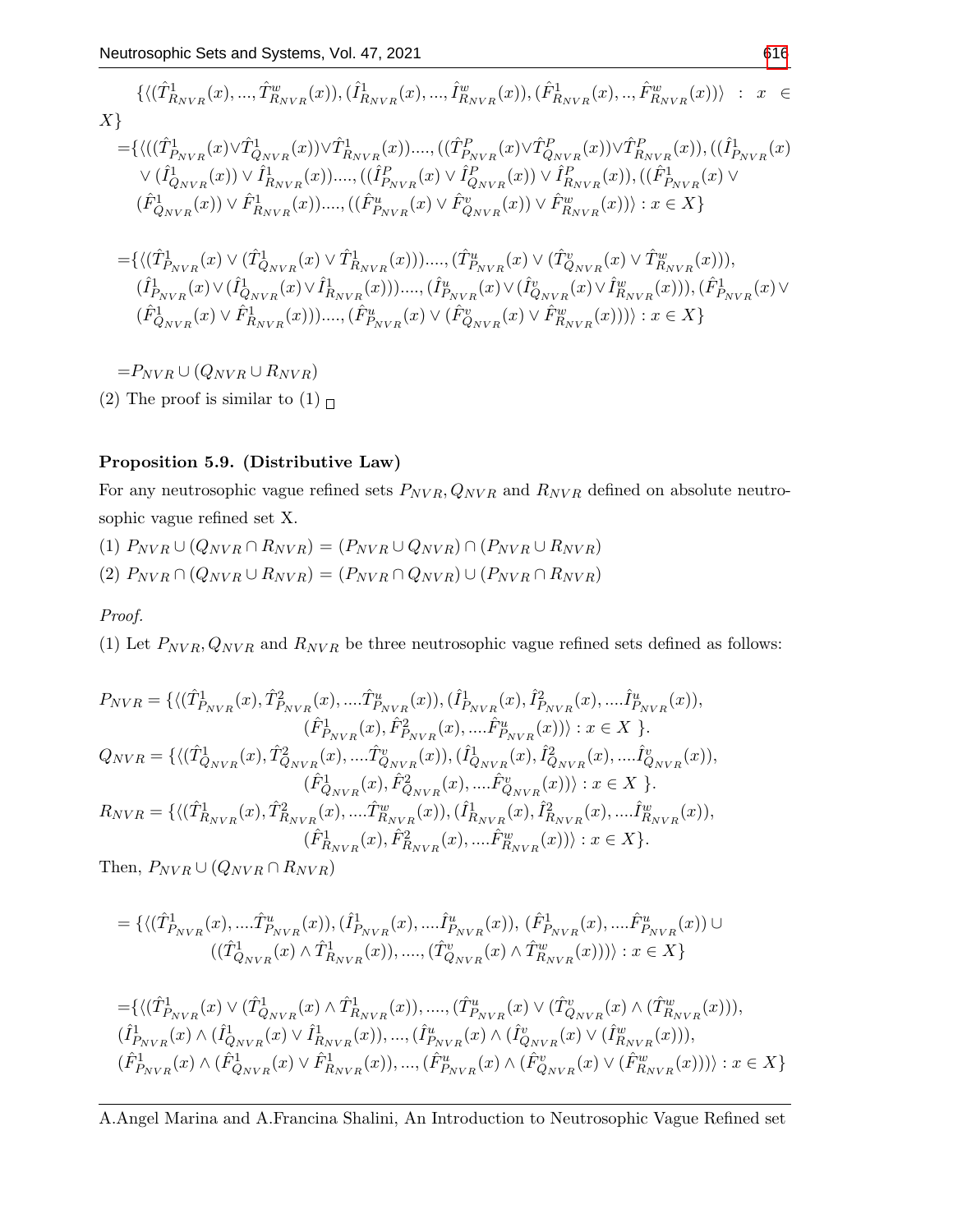$$
\begin{split} =&\{ \langle (( (\hat{T}^1_{P_{NVR}}(x) \vee (\hat{T}^1_{Q_{NVR}}(x) )\wedge (\hat{T}^1_{P_{NVR}}(x) \vee \hat{T}^1_{R_{NVR}}(x)),...,( (\hat{T}^u_{P_{NVR}}(x) \vee (\hat{T}^v_{Q_{NVR}}(x) )\wedge \\ (\hat{T}^u_{P_{NVR}}(x) \vee \hat{T}^w_{R_{NVR}}(x)))) , (( (\hat{I}^1_{P_{NVR}}(x) \wedge \hat{I}^1_{Q_{NVR}}(x) ) \vee (\hat{I}^1_{P_{NVR}}(x) \wedge \hat{I}^1_{R_{NVR}}(x)),...,( (\hat{I}^u_{P_{NVR}}(x) \wedge \\ \hat{I}^v_{Q_{NVR}}(x) ) \vee (\hat{I}^u_{P_{NVR}}(x) \wedge \hat{I}^w_{R_{NVR}}(x)))) ), (( (\hat{F}^1_{P_{NVR}}(x) \wedge \hat{F}^1_{Q_{NVR}}(x) ) \vee (\hat{F}^1_{P_{NVR}}(x) \wedge \\ \hat{F}^1_{R_{NVR}}(x)),...,( (\hat{F}^u_{P_{NVR}}(x) \wedge \hat{F}^v_{Q_{NVR}}(x) ) \vee (\hat{F}^u_{P_{NVR}}(x) \wedge \hat{F}^w_{R_{NVR}}(x)))) ) : x \in X \} \end{split}
$$

$$
= (P_{NVR} \cup Q_{NVR}) \cap (P_{NVR} \cup R_{NVR})
$$

(2) The proof is similar to (1)  $\Box$ 

## Proposition 5.10. (Double Complement Law)

For any neutrosophic vague refined set  $P_{NVR}$  defined on absolute neutrosophic vague refined set X

 $(P_{NVR}^c)^c = P_{NVR}$ 

Proof.

Let  $P_{NVR}$  be neutrosophic vague refined set defined as follows:

$$
P_{NVR} = \{ \langle (\hat{T}_{P_{NVR}}^1(x), \hat{T}_{P_{NVR}}^2(x), \dots \hat{T}_{P_{NVR}}^u(x)), (\hat{I}_{P_{NVR}}^1(x), \hat{I}_{P_{NVR}}^2(x), \dots \hat{I}_{P_{NVR}}^u(x)), \\ (\hat{F}_{P_{NVR}}^1(x), \hat{F}_{P_{NVR}}^2(x), \dots \hat{F}_{P_{NVR}}^u(x)) \rangle : x \in X \}.
$$

Then,

$$
P_{NVR}^{c} = \{ \langle (1 - \hat{T}^{1}P_{NVR}(x), 1 - \hat{T}^{2}P_{NVR}(x), ....1 - \hat{T}^{u}P_{NVR}(x)), (1 - \hat{I}^{1}P_{NVR}(x), 1 - \hat{I}^{2}P_{NVR}(x), ...., 1 - \hat{I}^{u}P_{NVR}(x)), (1 - \hat{F}^{1}P_{NVR}(x), 1 - \hat{F}^{2}P_{NVR}(x), ....1 - \hat{F}^{u}P_{NVR}(x)) \rangle : x \in X \}.
$$

So,

$$
(P_{NVR}^{c})^{c} = \{ \langle (\hat{T}_{P_{NVR}}^{1}(x), \hat{T}_{P_{NVR}}^{2}(x), \dots \hat{T}_{P_{NVR}}^{u}(x)), (\hat{T}_{P_{NVR}}^{1}(x), \hat{T}_{P_{NVR}}^{2}(x), \dots \hat{T}_{P_{NVR}}^{u}(x)), \\ (\hat{F}_{P_{NVR}}^{1}(x), \hat{F}_{P_{NVR}}^{2}(x), \dots, \hat{F}_{P_{NVR}}^{u}(x))) : x \in X \}.
$$

Therefore,  $(P_{NVR}^c)^c = P_{NVR}$ 

## Proposition 5.11. (Absorption Law)

For any neutrosophic vague refined set  $P_{NVR}$  and  $Q_{NVR}$  defined on absolute neutrosophic vague refined set X

- (1)  $P_{NVR} \cup (P_{NVR} \cap Q_{NVR}) = P_{NVR}$
- (2)  $P_{NVR} \cap (P_{NVR} \cup Q_{NVR}) = P_{NVR}$

*Proof.* Proof is obvious.  $\Box$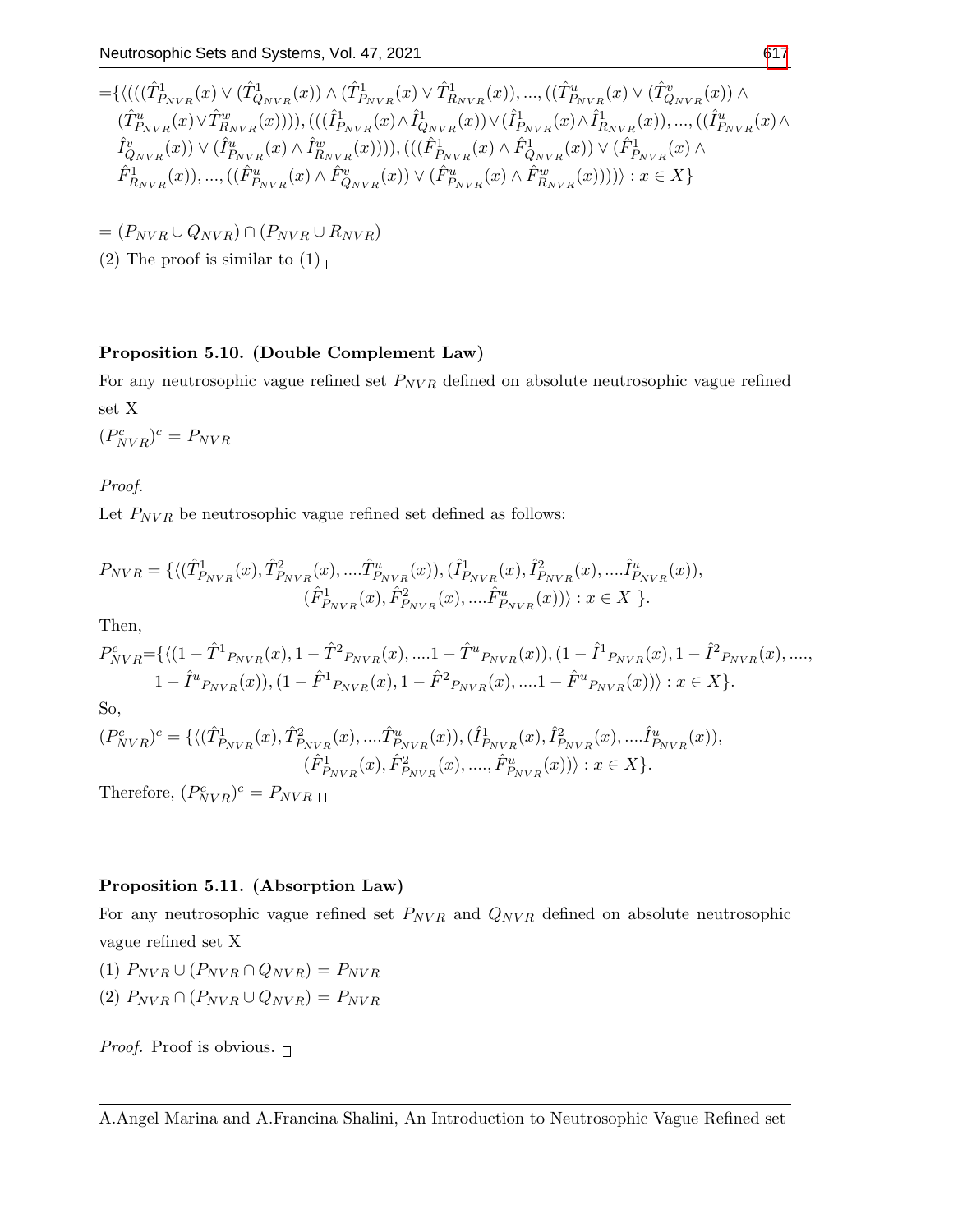#### 6. Conclusions

This paper ensures the work of introducing the new set namely neutrosophic vague refined set by the combination of neutrosophic vague set and neutrosophic refined(multi) set. Several operations and laws have been discussed along with some examples. In future, neutrosophic vague refined topological spaces can be introduced. And also, decision making problems on neutrosophic vague refined sets can be introduced.

Conflicts of Interest: The authors declare no conflict of interest.

#### References

- 1. Atanassov.K.T, Intuitionistic fuzzy sets, Fuzzy Sets Systems, 1986, 20, 87-96.
- 2. Blizard.W.D, Multiset theory, Notre Dame Journal of Formal Logic, 1989, 30(1), 36-66.
- 3. Calude.C.S, Paun.G, Rozenberg.G, Salomaa.A, Lecture notes in computer science: Multiset Processing Mathematical, Computer Science, and Molecular Computing Points of View, Springer-New York, 2001, 2235.
- 4. Das.S, Kar.M.B and Kar.S, Group multi-criteria decision making using intuitionistic multi-fuzzy sets, Journal of Uncertainty Analysis and Applications, 2013, 10(1), 1-16.
- 5. Ejegwa.P.A, Awolola.J.A, Intuitionistic Fuzzy Multiset (IFMS) In Binomial Distributions, International Journal Of Scientific and Technology Research, 2014, 3(4), 335-337.
- 6. Gau.W.L and Buehrer.D.J, Vague sets, IEEE Transactions on Systems, Man and Cybernetics, 1993, 23(2), 610-614.
- 7. Irfan Deli, Refined neutrosophic sets and refined neutrosophic soft sets: Theory and applications, 2016.
- 8. Muthuraj.R and Balamurugan.S, Multi-Fuzzy Group and its Level Subgroups, General Mathematics Notes, 2013, 17(1), 74-81.
- 9. Pawlak.Z, Rough Sets, International Journal of Information and Computer Sciences, 1982, 11, 341-356.
- 10. Rajarajeswari.P and Uma.N, On Distance and Similarity Measures of Intuitionistic Fuzzy Multi Set, IOSR Journal of Mathematics, 2013, 5(4), 19-23.
- 11. Rajarajeswari.P and Uma.N, A Study of Normalized Geometric and Normalized Hamming Distance Measures in Intuitionistic Fuzzy Multi Sets, International Journal of Science and Research, Engineering and Technology, 2013, 2(11), 76-80.
- 12. Rajarajeswari.P and Uma.N, Normalized Hamming Similarity Measure for Intuitionistic Fuzzy Multi Sets and Its Application in Medical diagnosis, International Journal of Mathematics Trends and Technology, 2014, 5(3), 219-225.
- 13. Rajarajeswari.P and Uma.N, Intuitionistic Fuzzy Multi Relations, International Journal of Mathematical Archives, 2013, 4(10), 244-249.
- 14. Rajarajeswari.P and Uma.N, Zhang and Fu's Similarity Measure on Intuitionistic Fuzzy Multi Sets, International Journal of Innovative Research in Science, Engineering and Technology, 2014, 3(5), 12309-12317.
- 15. Rajarajeswari.P and Uma.N, Correlation Measure For Intuitionistic Fuzzy Multi Sets, International Journal of Research in Engineering and Technology, 3(1), 2014, 611-617.
- 16. Sebastian.S and Ramakrishnan.T.V, Multi-fuzzy Subgroups, International Journal Contemporary Mathematics Sciences, 2011, 6(8), 365-372.
- 17. Sebastian.S and Ramakrishnan.T.V, Multi-fuzzy extension of crisp functions using bridge functions, Annals of Fuzzy Mathematics and Informatics,  $2011$ ,  $2(1)$ , 1-8.
- A.Angel Marina and A.Francina Shalini, An Introduction to Neutrosophic Vague Refined set